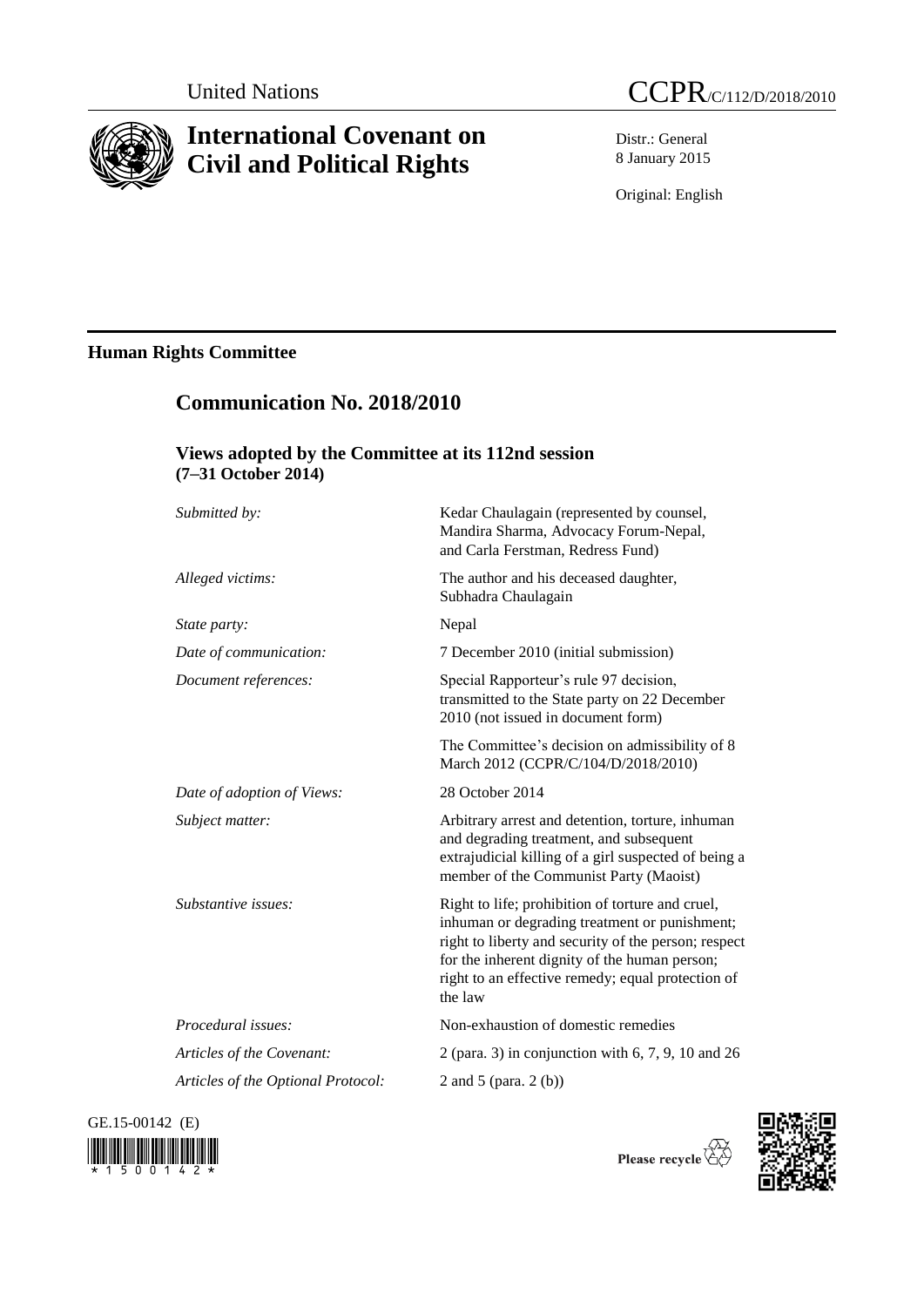## **Annex**

## **Views of the Human Rights Committee under article 5, paragraph 4, of the Optional Protocol to the International Covenant on Civil and Political Rights (112th session)**

concerning

### **Communication No. 2018/2010**\*

| Submitted by:              | Kedar Chaulagain (represented by counsel,<br>Mandira Sharma, Advocacy Forum-Nepal,<br>and Carla Ferstman, Redress Fund) |
|----------------------------|-------------------------------------------------------------------------------------------------------------------------|
| Alleged victims:           | The author and his deceased daughter,<br>Subhadra Chaulagain                                                            |
| <i>State party:</i>        | Nepal                                                                                                                   |
| Date of communication:     | 7 December 2010 (initial submission)                                                                                    |
| Decision on admissibility: | 8 March 2012                                                                                                            |
|                            |                                                                                                                         |

*The Human Rights Committee*, established under article 28 of the International Covenant on Civil and Political Rights,

*Meeting on* 28 October 2014,

*Having concluded* its consideration of communication No. 2018/2010, submitted to the Human Rights Committee on behalf of Kedar Chaulagain under the Optional Protocol to the International Covenant on Civil and Political Rights,

*Having taken into account* all written information made available to it by the author of the communication and the State party,

*Adopts* the following:

#### **Views under article 5, paragraph 4, of the Optional Protocol**

1.1 The author of the communication is Kedar Chaulagain, a Nepalese national born in 1958. The communication is submitted in his own name and on behalf of his deceased daughter, Subhadra Chaulagain, also a Nepalese national, born in 1986. The author claims that Nepal violated his daughter's rights under articles 6, 7, 9 and 10, all read in conjunction with article 2, paragraph 3, and also separately under article 26; as well as his own rights

<sup>\*</sup> The following members of the Committee participated in the examination of the present communication: Yadh Ben Achour, Lazhari Bouzid, Christine Chanet, Ahmed Amin Fathalla, Cornelis Flinterman, Yuji Iwasawa, Walter Kälin, Zonke Zanele Majodina, Gerald L. Neuman, Sir Nigel Rodley, Víctor Manuel Rodríguez-Rescia, Fabián Omar Salvioli, Dheerujlall B. Seetulsingh, Anja Seibert-Fohr, Yuval Shany, Konstantine Vardzelashvili, Margo Waterval and Andrei Paul Zlătescu.

The text of an individual opinion by Committee members Víctor Manuel Rodríguez-Rescia and Fabián Omar Salvioli is appended to the present Views.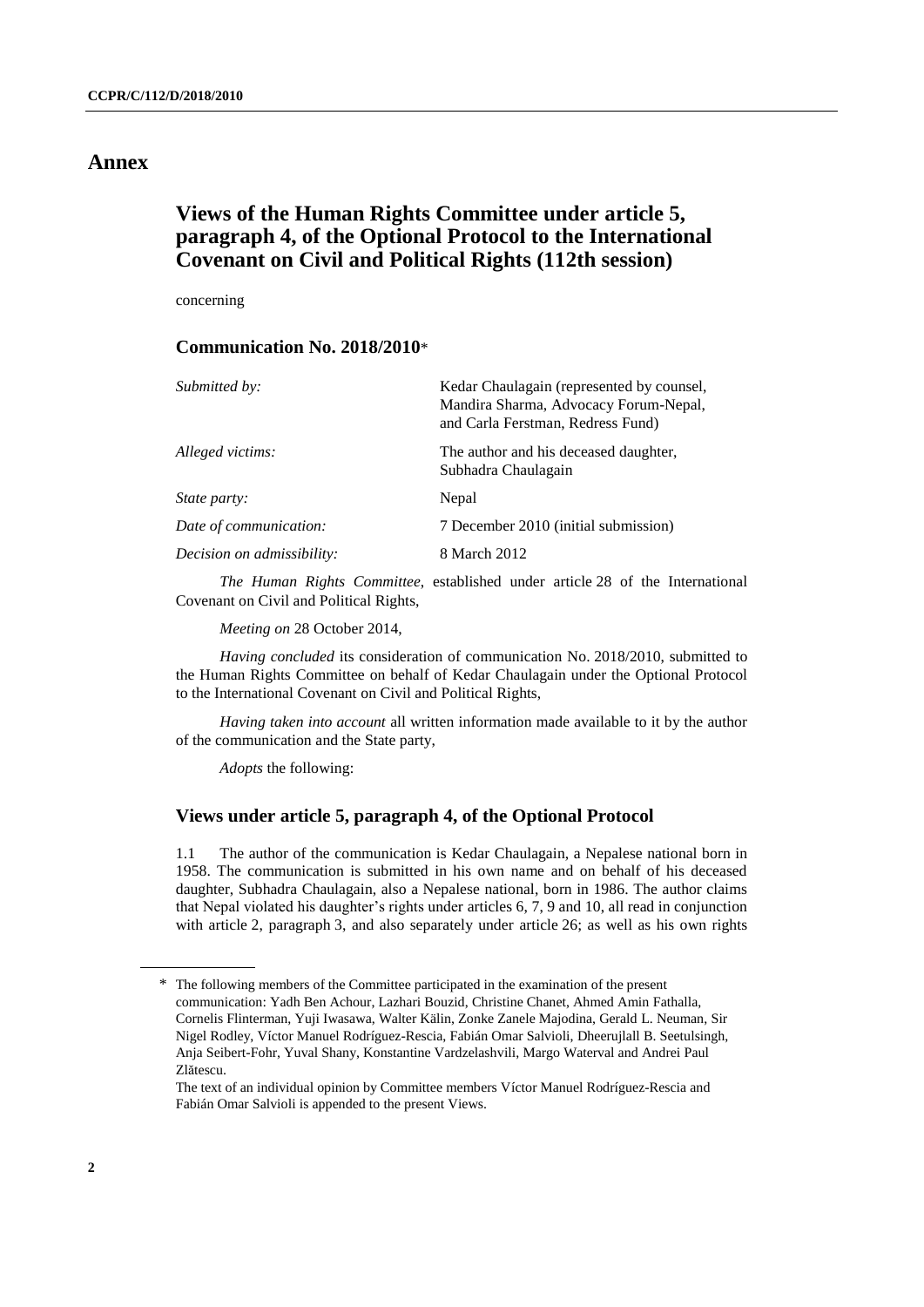under article 7, read in conjunction with article 2, paragraph 3, of the International Covenant on Civil and Political Rights. The Optional Protocol entered into force for Nepal on 14 August 1991. The author is represented by counsel.

1.2 On 7 April 2011, the Committee, acting through its Special Rapporteur on new communications and interim measures, decided to examine the admissibility of the communication separately from the merits.

#### **The facts as presented by the author**

2.1 On the night of 12 February 2004, around fifty to sixty uniformed members of the then Royal Nepal Army armed with M16 rifles conducted a "sweep" operation in Ward No. 3, Pokhari Chauri Village, Kavre District. They were accompanied by an informant, Mr. A.C., a resident of the village. At around 11 p.m., they surrounded the house of Ms. D.C., the author's sister, and searched it for evidence of Maoist activity. Three soldiers began searching the upstairs of the house in the presence of the author, his 14-year-old son and Subhadra, who was 17 years old at that time, while one remained downstairs with the author's wife, holding a gun to her chest. As the three soldiers did not find anything, they went back downstairs. One of the soldiers then said "There are no Maoists here".

2.2 Then Mr. A.C. came into the house, and looked around. When he saw Subhadra, he pointed to her and said "There is the Maoist, catch her!" One of the soldiers grabbed hold of Subhadra's hair and slammed her head down on the floor so hard it broke a floorboard and a beam in the ceiling below. Then, Subhadra and the author were taken outside their house.

2.3 When the author was at the front door of the house, he could see that his daughter was standing by the cowshed and there were four soldiers with her. One of them told her to walk towards a neighbouring house, so she began to walk there whilst one soldier pressed his gun into her back and the others had their guns aimed at her.

2.4 The author was taken to the area by the cowshed as Subhadra was led around the side of the neighbouring house. Seven soldiers accompanied him and when they reached the cowshed one pushed the barrel of his gun into the author's chest while six others surrounded him, pointing their guns at his chest.

2.5 The soldiers verbally abused Subhadra and called her a "slut". They then took her to the porch of the neighbouring house and surrounded her with their guns pointing at her whilst she cried. The soldiers threatened to kill Subhadra and began to question her about Maoist activities in the area. She replied that nobody was joining the Maoists that she knew of and that she was a student and not a Maoist. After about an hour the soldiers marched her along to a spot near a banana tree. The author saw Subhadra standing and facing the soldiers. One of them opened fire, however the weapon failed. Another soldier handed him a rifle, and he forced it into Subhadra's stomach. He opened fire on her and the force from the shot caused her body to slam down into the field below. The other three soldiers then pointed their guns down at her and opened fire. Four other soldiers ran towards her and began kicking and stamping on her body, causing her intestines to spill out of the gunshot wound in her body to the ground.

2.6 The soldiers then began kicking the author and striking him in the face with the butts of their rifles repeatedly until they believed him to be dead. The author was left on the ground unconscious and bleeding.

2.7 Later that night, uniformed army men also visited the house of Ms. R.R., a close friend of Subhadra's who lived only a few houses away in the same village. They took her from her home, interrogated her and then allegedly raped her before shooting her. A young boy called T.L. in the same village was also shot.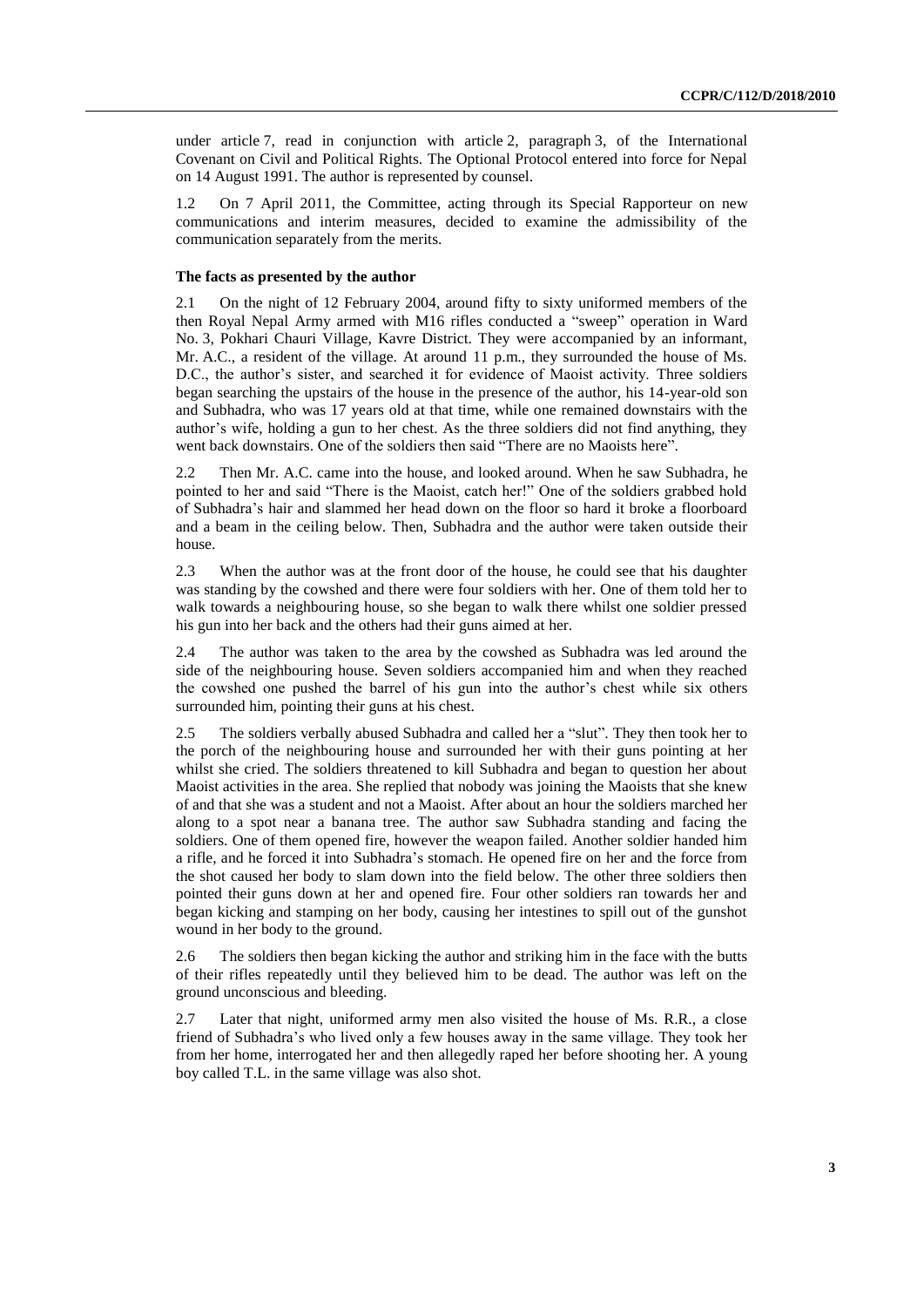2.8 Later that day, the national radio station broadcasted news that "three terrorists, namely Ms. R.R., Subhadra Chaulagain and T.L., in Pokhari Chauri Village of Kavre District were shot dead in an encounter with the security forces".

2.9 On the day following Subhadra's extrajudicial killing, the author made an oral complaint to the District Police Office in Kavre. However, instead of listening to what he had to say, the police officers threatened him and sent him away. The author therefore lodged a complaint with the Chief District Officer, and left Subhadra's body exactly as it was found in the hope that the police would investigate.

2.10 On that same day, the author also contacted lawyers at Advocacy Forum-Nepal and informed them about his daughter's killing. Four or five days after the incident,<sup>1</sup> they visited the scene, took photographs of the body and collected witness statements. As no police came to examine the body, or commenced any kind of investigations, the last rites were performed on the body of the author's daughter. The body was never given an autopsy and has never been exhumed for examination.

2.11 On 29 February 2004, the author made an application to the National Human Rights Commission (NHRC), asking for an investigation to be undertaken. The NHRC conducted an investigation into the case, together with that of Ms. R.R. It concluded, in June 2005, that Subhadra had been unlawfully killed, and recommended that the Government identify and take legal action against the security personnel involved in the killing and provide 150,000 rupees to each of the families as compensation.

2.12 On 8 June 2006, soon after the end of the armed conflict, the author filed a First Information Report with the District Police Office (DPO) for murder. The author included details of the Royal Nepal Army's search team that had been in the village on 12 and 13 February 2004, specifically mentioning brigade No. 9 from Bhakundebesi (Kavre), led by a lieutenant.

2.13 As the police did not conduct an investigation, on 8 October 2007 the author submitted a writ petition to the Supreme Court requesting a mandamus order and other necessary orders from the court. Since no effective investigation had been undertaken since the filing of the First Information Report (FIR) more than one year previously, seeking a court order was a necessary step to try and force the police to investigate.

2.14 The District Attorney's Office submitted a written reply on 23 November 2007, asking the Court to quash the writ petition on the basis that all necessary investigations into the case had been made. Specifically, the police had written a letter to brigade No. 9 at Bhakundebesi, requesting documents stating the name of the commander who had led the search team in Pokhari Chauri village and killed Subhadra. A written reply from brigade No. 9 at Bhakundebesi had been received on 14 August 2006, stating that the search team had been led by lieutenant S.B., and that junior army staff D.T.M. had commanded the operation to surround Subhadra's home and arrest her. However, they claimed that Subhadra had tried to escape, which was why she had been shot. The DPO then sent a letter to the Zonal Police Office (ZPO) requesting that all soldiers involved in the search team under lieutenant S.B. be summoned to the DPO and information such as their names, surnames and current posting be given to the DPO. No response was received. The request to quash the writ petition concluded that the exchange of correspondence "has fulfilled all liability remaining under the jurisdiction of this office to arrest the guilty as per the applicant's demand".

2.15 In its response to the court, the District Attorney's Office claimed that if the report with documents attached to it had been received from the DPO, Kavre, the Office would

<sup>&</sup>lt;sup>1</sup> Ward No. 3, Pokhari Chauri village, Kavre District, is located almost 150 kilometres from Dhulikhel, the district headquarters. It is extremely difficult to access during the dry season and access is virtually impossible during the monsoon.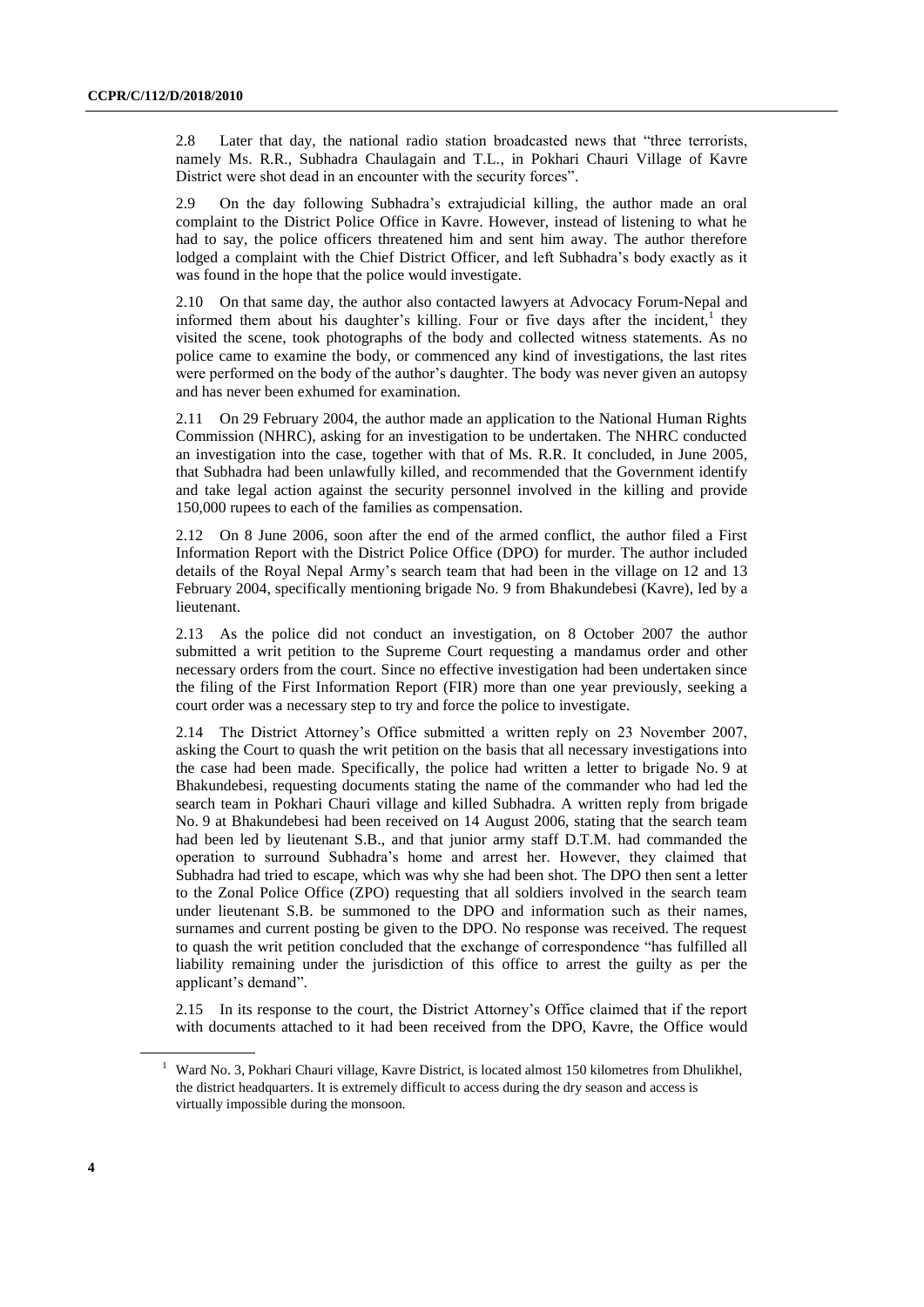certainly have fulfilled its legal duties, such as preparing a charge-sheet and putting it before the Court. However, since the Office had not received any documents, it had not violated the constitutional and legal rights of the applicant.

2.16 On 14 December 2009, the Supreme Court made a mandamus order stating, inter alia under the States Cases Act 1992, that the applicant had fulfilled his duties by making both an oral complaint that the crime had occurred and filing an official FIR. However, the DPO had failed in its duties under the States Cases Act. As to the role of the District Attorney's Office, the Order indicates that, whilst the police office bears the main responsibility for investigating a case, the States Cases Act gives the district attorney the right to give directions. The court ordered that:

"a mandamus has been issued … to conduct prompt investigation as per the FIR. Similarly, a judicial stricture has been issued against Police Headquarters, Midregional Police Office and ZPO, Bagmati to become serious and proactive and alert to take necessary and appropriate steps as they have continuously shown indifference to fulfilling the duty of investigation. Likewise, the judicial stricture has also been issued against the Attorney General's Office of Nepal to direct the district attorney of the related district attorney's office to become serious in investigation and take prompt, appropriate and substantial step to it. The district attorney also should be asked to play a directive and coordinating role with the police personnel. It was found that the district attorney was passive in fulfilling his legal duties by failing to give necessary directions to the relating police personnel".<sup>2</sup>

2.17 While the author has never received any compensation as a result of the findings and recommendations of the NHRC, in February 2010 the Government provided 100,000 rupees as "interim relief" from the Interim Relief Fund for "conflict victims", including the families of victims of extrajudicial killings. The author collected that money from the Kavre Chief District Officer in Dhulikhel.

2.18 The author refers to article 5, paragraph 2 (b), of the Optional Protocol and submits that the application of domestic remedies is unreasonably prolonged. He recalls that the incident occurred on 12 February 2004 and thus far, there has been no official investigation into it, despite the recommendation from the NHRC of 14 June 2005 and the mandamus order issued by the Supreme Court on 14 December 2009. Although the Supreme Court found that the police had deliberately delayed proceedings, not only in his case but also on a number of occasions in similar cases, almost nothing has happened.

2.19 The author notes that the acts he complains about occurred on 12 and 13 February 2004, when the Terrorist and Disruptive Activities (Control and Punishment) Ordinance of 2001 was in force. Section 5 of the Ordinance grants the security forces special powers to prevent terrorist and disruptive activities, including the power to arrest without a warrant any person who is "suspected" of being involved in a terrorist or disruptive activity, $3$  and the power to use arms against anyone who resists arrest on those grounds.<sup>4</sup>

2.20 The author submits that impunity towards suspects of crimes allegedly perpetrated by State actors exists both de jure and de facto. <sup>5</sup> The Police Act (1955) provides immunity for Chief District Officers or for any police personnel "for action taken … in good faith while discharging ... duties".<sup>6</sup> The Police Act also contains a long list of crimes for which

<sup>&</sup>lt;sup>2</sup> Unofficial translation provided by the author.

<sup>3</sup> Terrorist and Disruptive Activities (Control and Punishment) Ordinance, sect. 5 (a).

 $4$  Ibid., sect. 5 (d).

<sup>5</sup> The author refers to the report of Advocacy Forum and Human Rights Watch, "Waiting for Justice: Unpunished Crimes from Nepal's Armed Conflict" (2008), p. 16. Available from www.hrw.org/reports/2008/09/11/waiting-justice-0.

<sup>&</sup>lt;sup>6</sup> Police Act, sect. 37.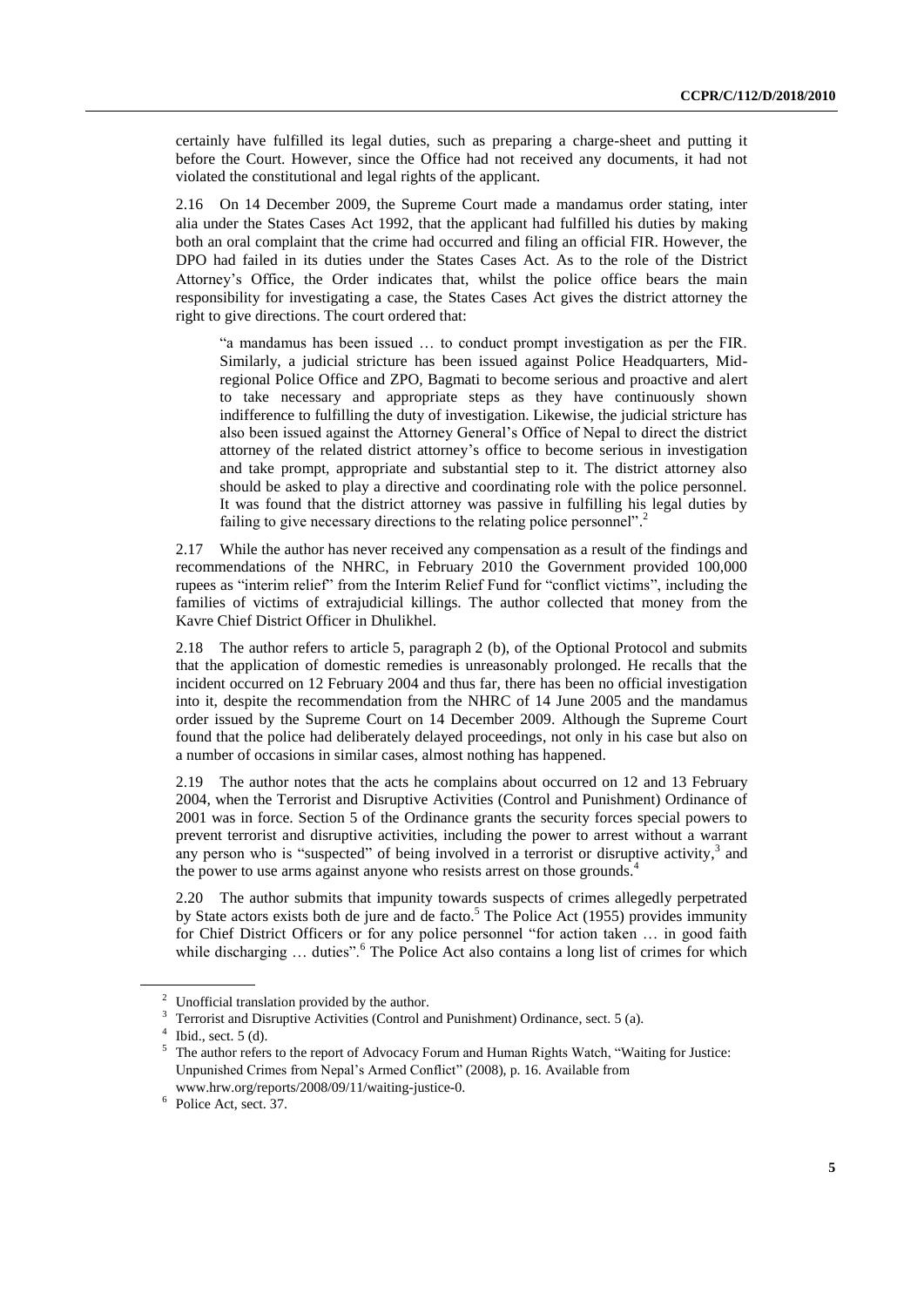police personnel may be disciplined. No individual criminal liability is established on that list for, among other acts, human rights violations and extrajudicial killings.<sup>7</sup> Furthermore, even when the Supreme Court has instructed the police to file a First Information Report against such individuals, little or no action has been taken by the police.

2.21 The author adds that the Army Act (1959) also provides immunity against prosecution to all members of its forces when the acts in question took place while discharging duties. Section 24 A indicates that "in case any person dies or suffers any loss as a result of any action taken by any person to whom this act is applicable while discharging his duties, no case may be filed in any court against him". The Army Act does include a provision requiring investigations and courts martial for breaches of the Act, yet in the limited numbers of cases in which courts martial have taken place, the victims have not had access to the proceedings and the results have not been conveyed to them.<sup>8</sup> Furthermore, the Public Security Act (1989) provides immunity for any acts committed by State officials in good faith during the course of duty.<sup>9</sup> Therefore, even if the case was investigated and brought before the courts, the accused members of the Army would most probably invoke those provisions in order to avoid prosecution. Moreover, a thriving culture of impunity surrounding members of the security forces in Nepal prevents the effectiveness and availability of domestic remedies.

#### **The complaint**

3.1 The author submits that the lethal force used against his daughter was disproportionate and unnecessary, and violated article 6 of the Covenant. Furthermore, since no effective investigations have been undertaken to date into his daughter's killing, the State party is also in breach of its obligations under article 6, read in conjunction with article 2, paragraph 3, of the Covenant. Moreover, the author claims that the criminal justice system of Nepal provides no procedural guarantees for a fair and public hearing by a competent, independent and impartial tribunal, which constitutes an additional violation of article 6, read in conjunction with article 2, paragraph 3, of the Covenant. There is little independence and impartiality in the State party in cases in which a State agent is the defendant.

3.2 The author is concerned that a military court could be convened in the present case, instead of those responsible being tried in civilian courts. Decisions made by military tribunals cannot be appealed and hearings are closed to the public. A trial before a military court would be in breach of his rights under article 6, read in conjunction with article 2, paragraph 3, of the Covenant.<sup>10</sup> Furthermore, the penalties handed down by military courts are not commensurate with the violations suffered, as they are purely disciplinary. That constitutes a further breach of article 6, read in conjunction with article 2, paragraph 3.

3.3 The author submits that the circumstances of Subhadra's arrest and execution amount to a violation of article 7 of the Covenant. The fact that the first weapon fired at her failed amounted to a mock execution, even if that was unintentional. That amounts to a breach of article 7 of the Covenant. Furthermore, his daughter was attacked, shot and then brutally beaten, which is also a violation of article 7.

3.4 The author argues that the verbal abuse and death threats directed at his daughter before she was killed amount to degrading treatment and constitute a violation of article 7. He underlines that Subhadra was repeatedly called a "slut", a word with strong sexual connotations, intended to degrade both Subhadra and the author himself.

<sup>&</sup>lt;sup>7</sup> Police Act, chap. 6.

<sup>&</sup>lt;sup>8</sup> "Waiting for Justice", p. 48.

<sup>&</sup>lt;sup>9</sup> Public Security Act, sect. 22.

<sup>&</sup>lt;sup>10</sup> The author refers to principle 29 of the updated Set of Principles for the protection and promotion of human rights through action to combat impunity (E/CN.4/2005/102/Add.1).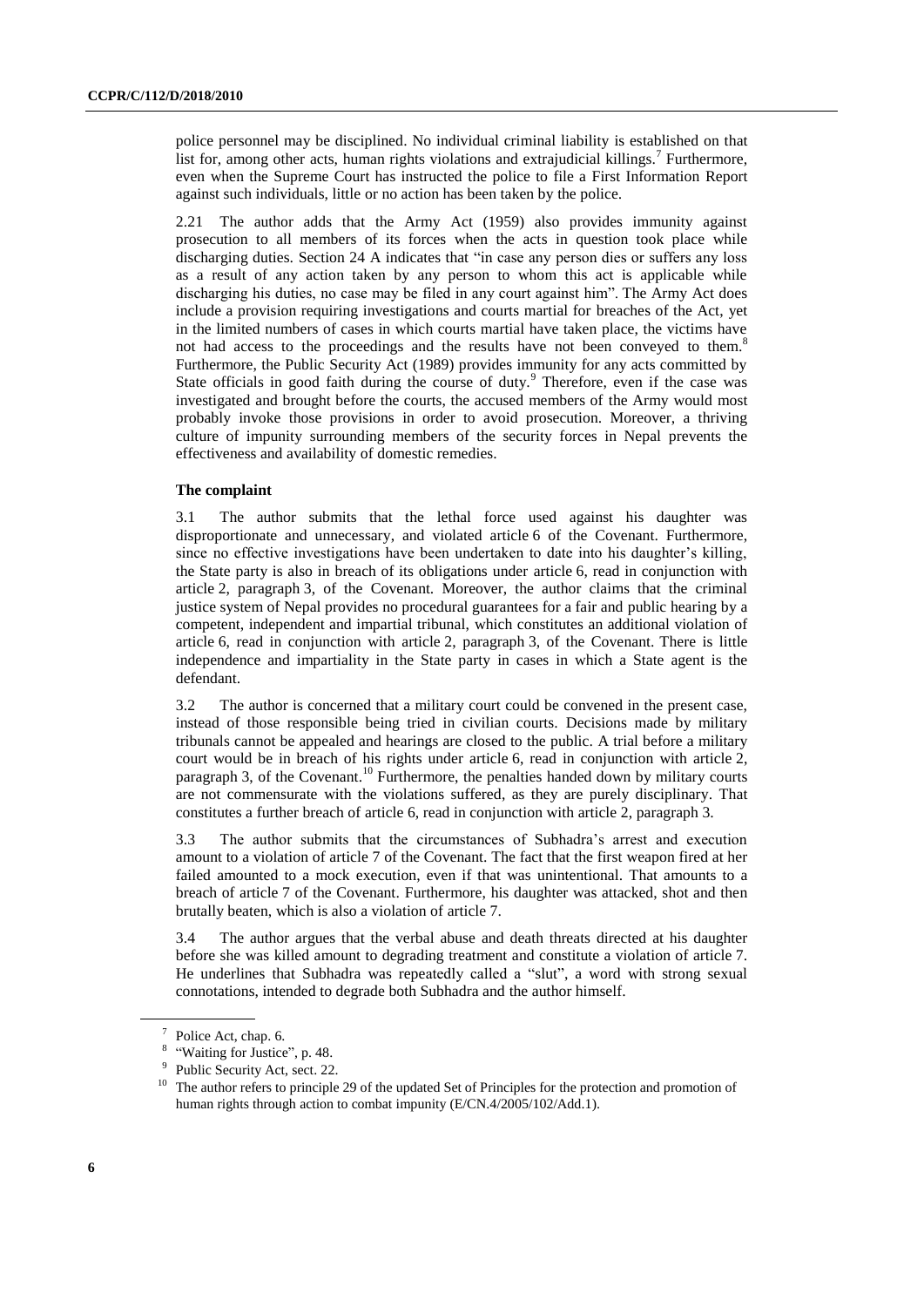3.5 Additionally, the author submits that the treatment he received, both the severe beatings, the fact that he was forced to watch the execution of his daughter, and the ensuing impunity of the perpetrators, amount to torture in violation of article 7.

3.6 The author submits that his daughter was not a Maoist, and if membership of a proscribed organization constitutes an offence under Nepali law, the arrest of a 17-year-old unarmed girl by a group of armed soldiers without an arrest warrant and in the middle of the night is unjustifiable and a violation of article 9 of the Covenant. The author submits that, while in detention, Subhadra was not treated "with humanity and with respect for the inherent dignity of the human person", which amounts to a violation of article 10 of the Covenant.

3.7 The author claims that the lack of "equal protection of the law" in the present case constitutes a violation of article 26 of the Covenant. Under the Muluki Ain (National Legal Code), chapter 10 "On Homicide" section 13, a person who intentionally commits an act of murder will be subject to life imprisonment and confiscations of all property and possessions. However, as those who killed Subhadra are State agents, they can avoid prosecution. Furthermore, due to the unified command system,<sup>11</sup> it was extremely difficult for the police to conduct investigations in cases involving an army officer, as often that army officer would be their superior. As explained above, there are a number of provisions in domestic law which allow State agents to escape prosecution for crimes for which an ordinary citizen would be prosecuted.

3.8 The author invites the Committee to request the State party to carry out a full and effective criminal investigation into the allegations capable of leading to the prosecution of all those responsible, both the persons who carried out the acts and those who directed or otherwise authorized or acquiesced to the actions. He further asks the Committee to direct the State party to afford full and effective compensation for the breach of rights, including financial compensation for all pecuniary and non-pecuniary losses, restitution of rights, rehabilitation, measures of satisfaction and guarantees of non-repetition. As to the general measures, he asks that the State party reform its laws and institutions to ensure sufficient safeguards against the recurrence of that kind of violation.

#### **State party's observations on admissibility**

4.1 By note verbale of 15 March 2011, the State party submitted its observations, challenging the admissibility of the communication on the ground of non-exhaustion of domestic remedies. On 5 June 2006, a First Information Report was lodged by the author to the DPO (Kavre), alleging that the search operation force commanded by the lieutenant of brigade No. 9 had killed his daughter. On 14 December 2009, the Supreme Court issued a mandamus, ordering prompt completion of investigations in relation to the FIR. Following the mandamus order, the Law Section of the Police Headquarters issued directives to all subordinate police officers to conduct prompt and effective investigations. Following the Supreme Court's order, the DPO (Kavre) expedited the investigation process. Depositions of two witnesses were recorded by the DPO on 23 April 2010. The author's wife was also heard on 30 August 2010. On 21 January 2011, the Area Police Office (Kattike) visited the crime scene and "executed a deed on the spot".<sup>12</sup> The State party adds that "further requisite" investigation is being carried out by the police expeditiously in accordance with the laws in force".

<sup>11</sup> The Army was under the direct control of the monarchy at the time that Subhadra was killed, and both the police and the Armed Police Force were placed under the unified command of the Royal Nepal Army between November 2001 and April 2006. Therefore police officers under that unified command were often part of the unit allegedly responsible for the killings and would claim they were powerless to investigate their superiors.

<sup>&</sup>lt;sup>12</sup> No further details were provided by the State party.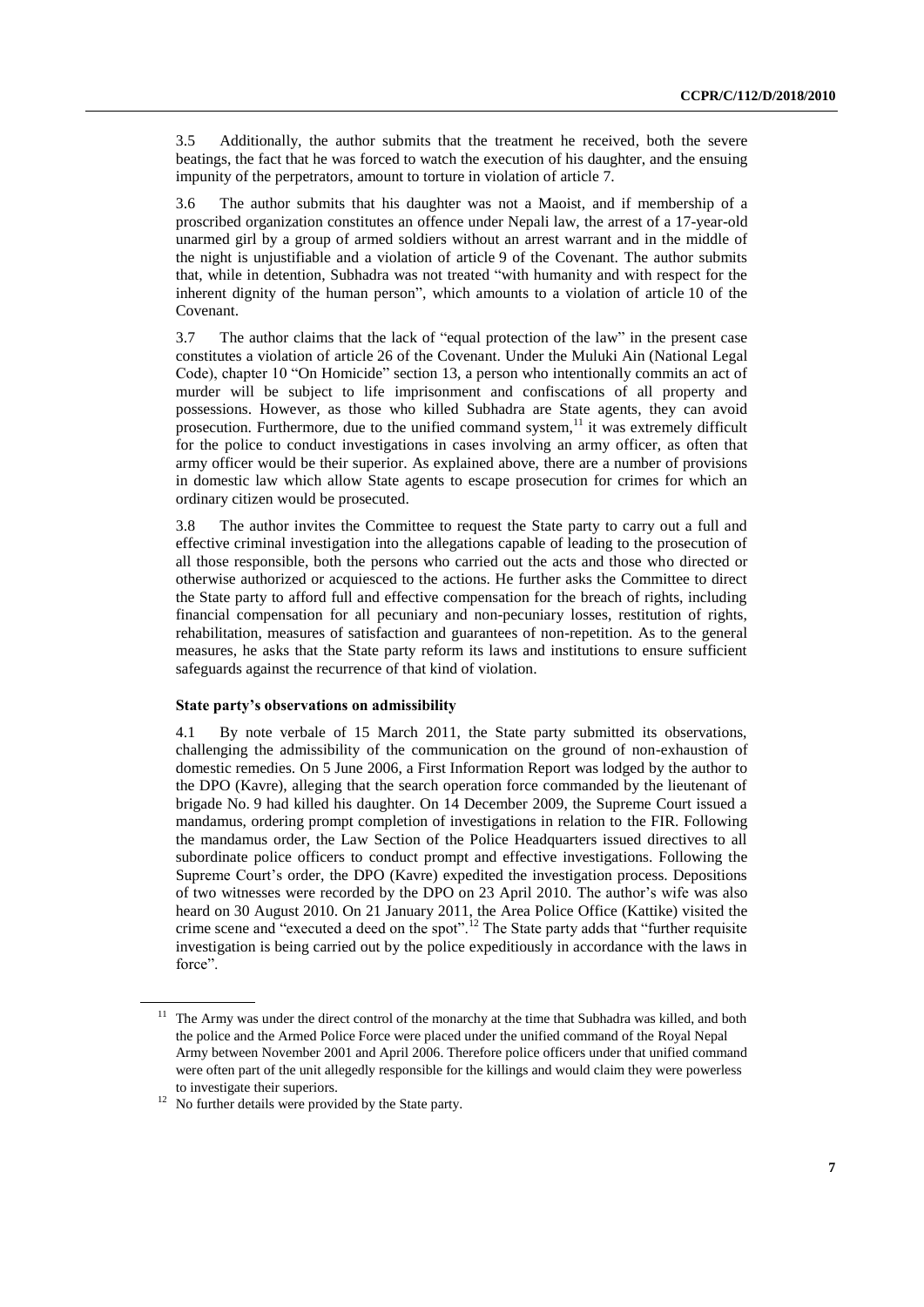4.2 The State party also submitted that investigations were under way in relation to the other incidents that took place on 11 February 2004. For example, the corporal who was allegedly responsible for the death of Ms. R.R. and who fled after the incident, was arrested by police and was facing trial for homicide in the Kavre District Court. The State party argues that domestic remedies have not been exhausted, as the facts complained of in the present communication are still under investigation. The State party pledges its commitment to conduct appropriate and comprehensive investigations into all the cases of alleged human rights violations that took place during the 10-year-long armed conflict and has already "acted in the direction of finding appropriate transitional justice mechanisms".

4.3 The State party indicates that, on 11 February 2004, Shree brigade No. 9 in Bhakundebesi carried out an operation in the Pokhari Chauri area of Kavre District. In the course of that operation, the security team searched a number of houses, as they had been informed that terrorists were hiding in the area. The security team reached the house of Subhadra Chaulagain, a terrorist suspect. Despite requests, she did not open the door for 15 minutes. When it was opened and the security team entered the house, another terrorist suspect jumped out of the window. While some of the security officers were climbing up the ladder, they noticed that Subhadra was trying to run away. She was then arrested. One pistol and five rounds of bullets were found on her. When questioned, she immediately admitted that she was a terrorist. Subhadra stated that many terrorists were hiding in the village and offered to indicate their homes. She was with the security team when the houses were being searched. While the search was going on, she made an attempt to run away. The subsequent action by security officers "in order to take her under control unfortunately resulted in her death". The State party adds that officers did not torture or rape Ms. R.R.

4.4 With regard to the investigation, the State party states that the battalion commander in charge of the operation in the Pokhari Chauri area on 11 February 2004 submitted a report about the incident, which was later found to be false. A Court of Inquiry was formed under the chairmanship of the battalion's second-in-command. Since satisfactory information could not be obtained from the Court of Inquiry either, the army headquarters formed another Court of Inquiry which, after due investigations, recommended the establishment of a court martial. The court martial, established under the then prevailing Army Act (1959), rendered its judgment, according to which: (a) the battalion commander was convicted of submitting a false report about the incident, and proved liable to reprimand; (b) the Court of Inquiry formed under the chairmanship of the battalion's second-in-command was found to have prepared a report "without taking stock of the truth of the matter" and the second-in-command was, therefore, punished with withholding of promotion for one year; (c) lieutenant S.B. deputed as the commander of the operation was convicted of giving orders to use excessive force, which resulted in the death of Ms. R.R., and was punished with imprisonment of four months and withholding of promotion for three years; and (d) one warrant officer-II deputed in the operation was convicted of provocation by making inappropriate suggestions to his commander and imprisoned for four months. The State party adds that a case of homicide has been filed in the Kavre District Court against the alleged perpetrators, including lieutenant S.B., and that the case is currently sub judice.

#### **Author's comments on the State party's observations on admissibility**

5.1 On 6 June 2011, the author commented on the State party's observations on admissibility. The author submits that the State party's assertions are unsubstantiated by any evidence. The author submits that the State party appears to rely on two main contentions to support its argument that the communication is inadmissible: (a) that a remedy has been and is being provided because the circumstances have been examined by a court martial and the perpetrators have been punished for the violation or are in the process of being tried by the civilian courts; and (b) that investigations are ongoing in accordance with domestic law and that domestic remedies have therefore not been exhausted.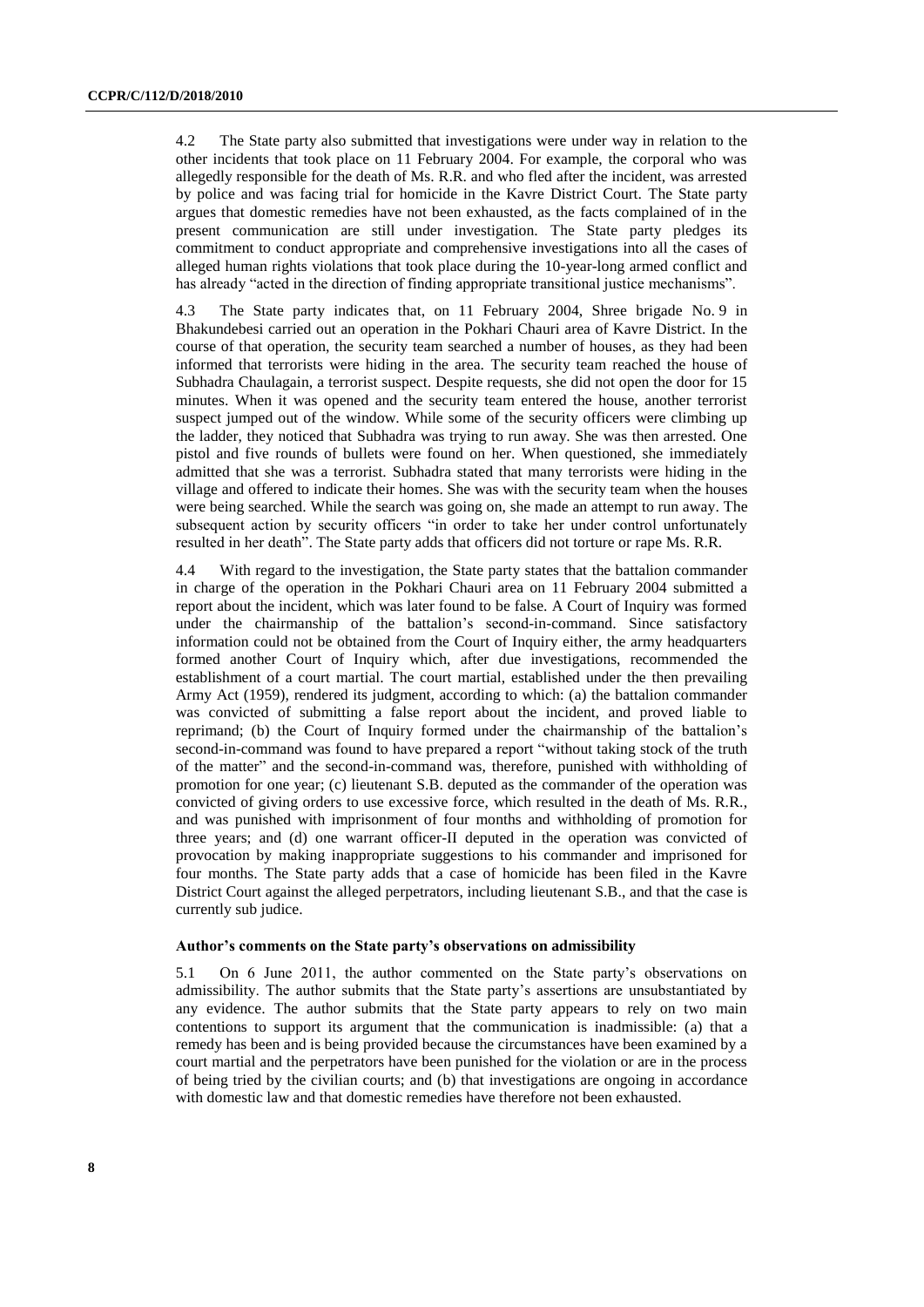5.2 With regard to the first contention, the author notes that, in its observations, the State party gives the misleading impression that military personnel have been punished by court martial and are currently being prosecuted in the civilian courts in relation to the present case. He argues that that is not, however, correct. While it appears that the circumstances of Subhadra's killing were examined by a court martial in 2005, the punishments arising out of that court martial and the later prosecutions referred to relate not to the murder and cruel, inhuman and degrading treatment of the author's daughter, but to human rights abuses committed against other individuals from the same village on the same date, namely Ms. R.R. and Mr. T.L. The State party relies on two "Courts of Inquiry", which it admits were based on fabricated facts, and a court martial carried out in relation to the "incident", that is, the events in the village that night as a whole, as showing that it is committed to investigating and prosecuting perpetrators in the present case. Not only were those military tribunals highly irregular and completely unsatisfactory as a remedy, but they did not in any event result in punishment for the murder and ill-treatment of the author's daughter. The irrelevance of those so-called "investigations" and court martial as a remedy in the present communication are demonstrated by the fact that he was not even aware of their existence when filing his communication to the Committee.

5.3 The author's legal representatives only became aware of those proceedings in late March or early April of 2011, when they informally received an English translation of the court martial decision dated 28 August 2005. The copy of the decision shows that the court martial found, inter alia, that Subhadra was killed in action when trying to escape from a security cordon. The court martial did not find any person responsible for the killings of any of the three victims. It found, however, that the circumstances of arrest and killing of the author's daughter could be seen as "normal". It considered that the killing of Ms. R.R. and Mr. T.L. resulted from the use of excessive force and that the "irresponsible act" of leaving behind the bodies of those victims "inflicted a negative impact on the image of the Army". For those acts, it found twelve army personnel guilty of offences under sections 54 and 60 of the Military Act 1960 (2016BS) (violation of order and discipline and crimes under other laws), but imposed punishment on only three — the three personnel officially before the court martial. It also found that the commander of the battalion had knowingly prepared and submitted a false report about the incident in a "cover-up" attempt and that the second in command had not conducted the first court of inquiry properly, taking the facts presented to him at face value.

5.4 No punishments were handed out by the court martial in relation to Subhadra's killing. Even if they had been, the punishments would be entirely inadequate as they were imposed for disciplinary offences and unspecified "other crimes", rather than for unlawful arrest, ill-treatment and killing. Moreover, the penalty pronounced was extremely low.

5.5 The case of homicide filed in the Kavre District Court against the alleged perpetrators, including lieutenant S.B, as well as the arrest and prosecution of a corporal for the killing of Ms. R.R., do not relate to the ill-treatment and killing the author's daughter, but only to the murder of Ms. R.R. committed on the night of 12 to 13 February 2004 by lieutenant S.B. and corporal K.K. The author's legal representatives have made enquiries of the Kavre DPO and have been informed that no prosecutions have been filed in relation to Subhadra's ill-treatment and killing.

5.6 The only person to have been arrested since the issue of the arrest warrants for the murder of Ms. R.R. is corporal K.K., who was detained on 27 September 2010. His prosecution had not yet proceeded and he had a pending petition for habeas corpus before the Supreme Court. His petition had been supported by the Nepal Army, on the basis that he should be tried by a military court and should be handed over by the police to the Army. The arrest warrant for lieutenant S.B. for the murder of Ms. R.R. had not been executed, despite the fact that he was still a serving officer in the Nepal Army. In fact, the Army returned the arrest warrant to the Kavre District Court in February 2011 with a letter attached that stated that, as lieutenant S.B had already been tried and convicted before a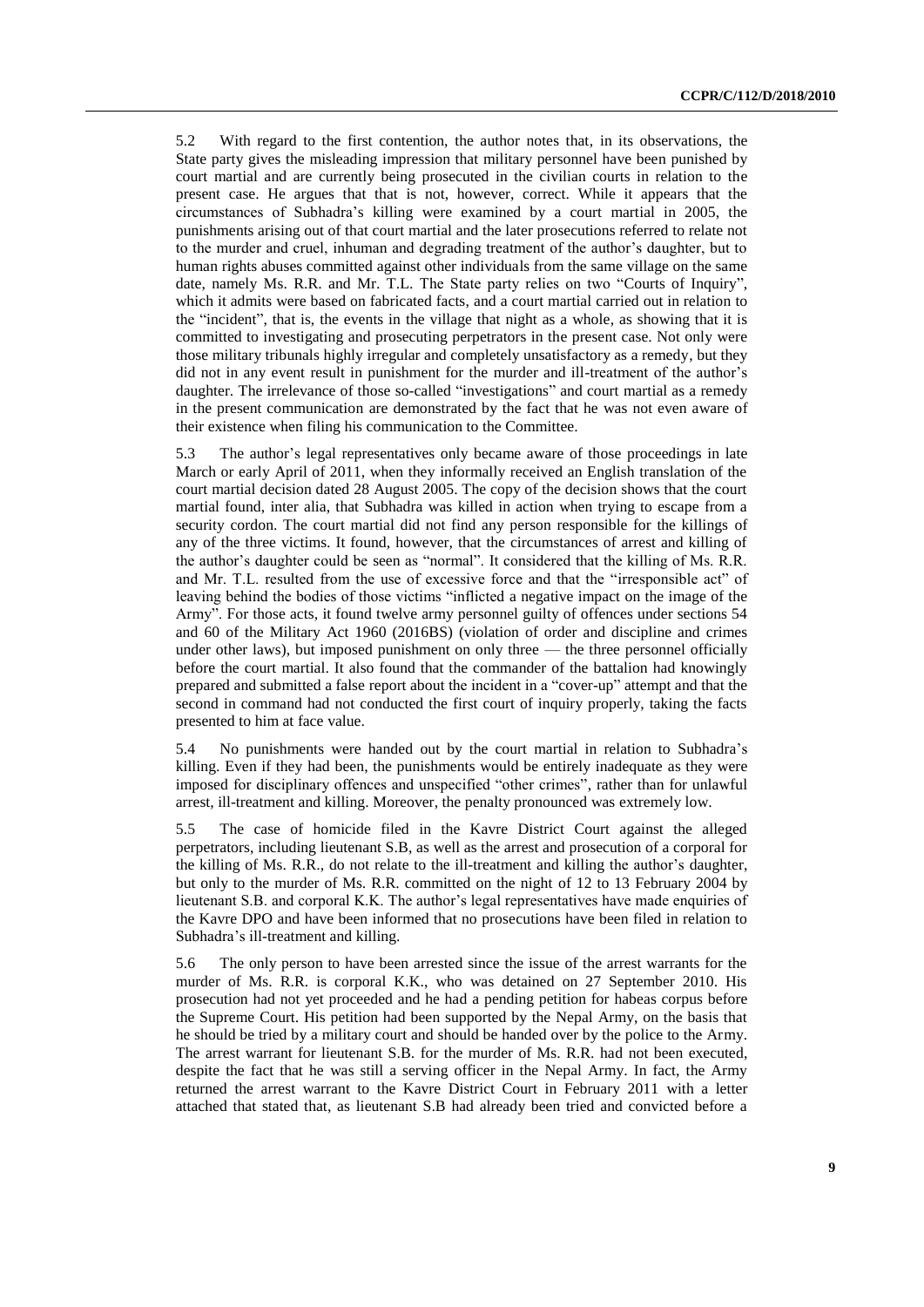court martial, he could not be tried again in civilian courts because of the principle of double jeopardy. The author argues that the difficulties in bringing prosecutions because of obstruction by the Nepal Army, even when arrest warrants have been issued, follows a pattern shown in other cases. Furthermore, there are strong indications that political will to follow through on prosecutions is lacking.<sup>13</sup>

5.7 The military investigations and court martial do not show that the State party has been fulfilling its obligations to investigate and prosecute the violation and to provide a domestic remedy. As a matter of principle, a military tribunal is an entirely inappropriate forum for investigating and trying any member of the military suspected of involvement in the ill-treatment and killing of a civilian. The jurisdiction of military courts should be limited to offences of a strictly internal, military nature committed by military personnel, which largely means internal disciplinary measures. Their jurisdiction should be set aside in favour of the jurisdiction of the civilian courts to conduct inquiries into serious human rights violations, including extrajudicial executions, enforced disappearances and torture, and to prosecute and try persons accused of such crimes.<sup>14</sup> The author argues that investigation and prosecution of serious human rights abuses by a military tribunal in and of itself violates the victim's right to an effective remedy under the Covenant. Not only is there a lack of independence of the investigator and decision maker, and incentives for the violation to be minimized or covered up, but the victim and/or his or her family members are not involved in the proceedings.

5.8 The author argues in great detail that the court martial held to examine the "incident" in Pokhari Chauri on 12 to 13 February 2004 fell short of the requirements that an investigation must meet to satisfy the obligation under the Covenant to enable the provision of an effective remedy. Those failings include the facts that: (a) the court martial was patently not impartial or independent, because it was made up of members of the military within the same hierarchical and disciplinary structure as those accused; (b) the court martial was not competent or qualified to investigate or try allegations of serious violations of human rights; (c) the families of the victims, including the author, were not involved in the proceedings and were not even aware of their existence until nearly six years later; and (d) the proceedings were not transparent. Not only was the decision of the court martial not released; to the knowledge of the author's legal representatives, the many documents listed in the court martial decision have not been provided to the Kavre DPO. The holding of a military tribunal to investigate those violations further breached the author's rights under articles 6 and 7, read in conjunction with article 2, paragraph 3 of the Covenant. It certainly does not amount to a remedy for the violations under the Covenant and the fact that a court martial has been held does not make his claim inadmissible.

5.9 With regard to the State party's contention that domestic remedies have not been exhausted, the author reiterates his initial position that the application of remedies has been unreasonably prolonged, and that those remedies are not effective in practice. In the nearly eighteen months after the Supreme Court's mandamus order was issued, very little was done. To his knowledge, the police had not interviewed any of the members of the army patrol named in the FIR. The fact that the police took some first concrete steps, notably to record depositions of two witnesses on 23 April 2010 and to visit the crime scene on 21 January 2011, in relation to the complaint which was made to the police more than seven

<sup>&</sup>lt;sup>13</sup> The author refers to a statement made on 20 May 2011 by the Deputy Prime Minister and Minister for Home Affairs that "cases of a political nature and related to the conflict time should be quashed". Available from [www.myrepublica.com/portal/index.php?action=news\\_details&news\\_id=31508.](file:///D:/downloads/www.myrepublica.com/portal/index.php%3faction=news_details&news_id=31508)

<sup>&</sup>lt;sup>14</sup> The author refers to principle 29 of the updated Set of Principles.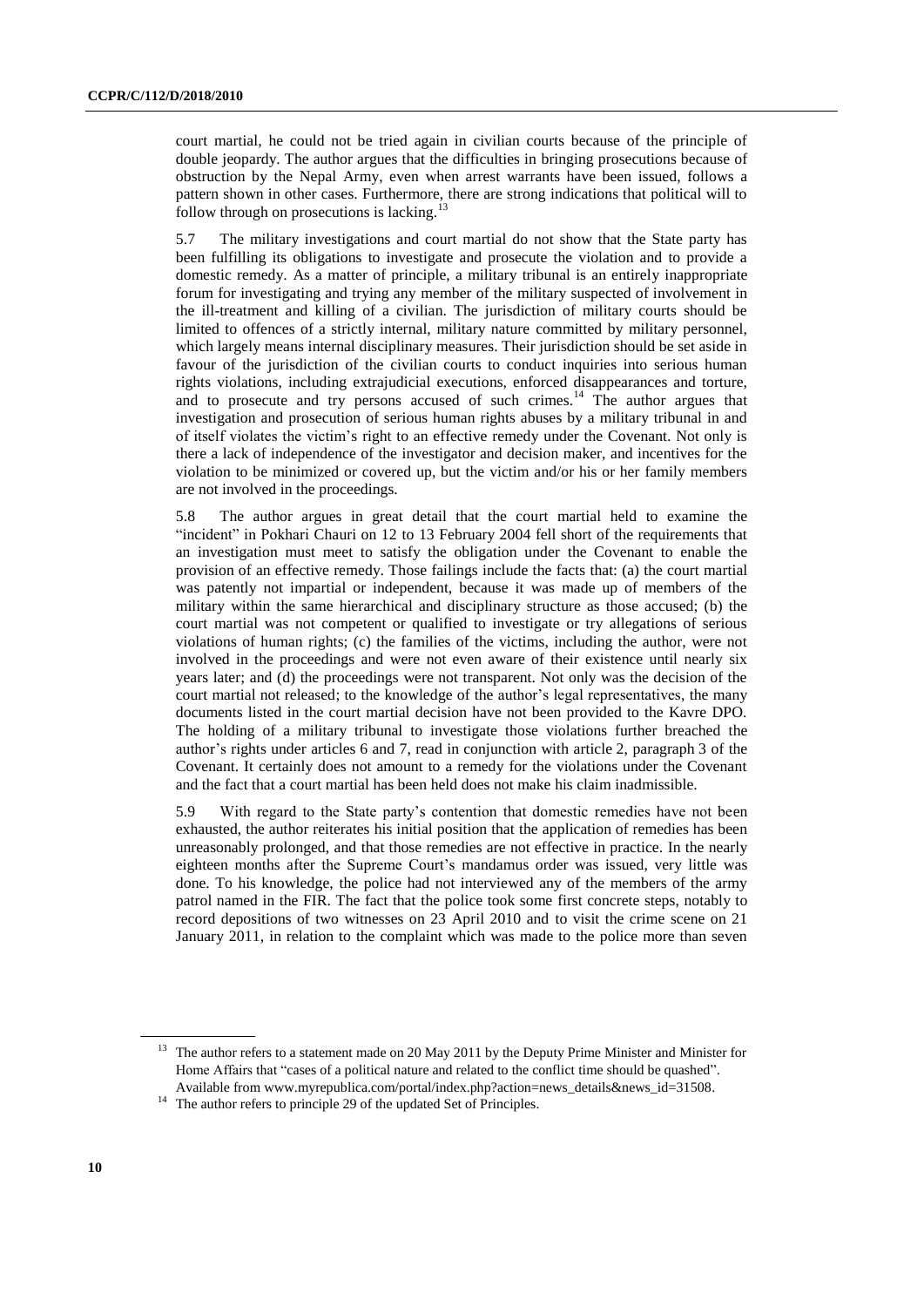years ago is, in the author's opinion, compelling evidence that the application of the remedy in the present case has been unreasonably prolonged.<sup>15</sup>

5.10 The author submits that any remedies which appear to be available in law are not effective and available in practice. In particular, torture and ill-treatment have not been criminalized under domestic law, and so cannot be prosecuted in domestic courts.<sup>16</sup> In the circumstances outlined above, and in the light of the fact that not one person has yet been brought to justice for the crimes committed during the armed conflict, it is clear that any potential remedy under domestic procedures is illusory, and cannot be seen to be available or effective.

5.11 The author notes the State party's commitment to conducting an inquiry and investigation into the cases of alleged human rights violations during the conflict and the fact that it has taken steps to find appropriate transitional justice mechanisms. With regard to that argument, the author holds that, at the time that he submitted his comments, the potential to establish transitional justice mechanisms in the future did not affect the fact that the application of remedies in the present case had been unreasonably prolonged. Furthermore, such mechanisms were not yet available and, if available in the future, would not be able to provide an adequate remedy in respect of the violations alleged.

5.12 Moreover, the Truth and Reconciliation Commission to be established would not be a judicial body. It would not provide an adequate remedy for those serious violations, and its potential creation was irrelevant to the question of whether or not remedies had been exhausted.

#### **Committee's decision on admissibility**

6.1 At its 104th session, held on 8 March 2012, the Committee examined the admissibility of the communication.

6.2 The Committee ascertained, as required under article 5, paragraph 2 (a), of the Optional Protocol, that the same matter was not being examined under another procedure of international investigation or settlement. Regarding the author's claim under article 26, the Committee considered that the author had failed to substantiate, for purposes of admissibility, that he had been a victim of discrimination and declared the claim inadmissible pursuant to article 2 of the Optional Protocol.

6.3 With respect to the requirement of exhaustion of domestic remedies, the Committee considered that the future transitional justice mechanisms, such as the Truth and Reconciliation Commission, would not be able to provide an adequate remedy in respect of the violations alleged in the present communication and recalled its jurisprudence<sup>17</sup> that in cases of serious violations a judicial remedy was required. As to whether there existed ongoing proceedings regarding the issues related to the communication, the Committee noted the author's attempts to obtain a domestic remedy through the Kavre DPO, the NHRC and the Supreme Court since 2004 and considered that the State party had not demonstrated that the continuing investigation carried out by its authorities, more than eight

<sup>15</sup> The author refers to communications No. 687/1996, *Rojas García v. Colombi*a, Views adopted on 3 April 2001, paras. 7.1 and 10.2; No. 778/1997, *Coronel et al. v. Colombia*, Views adopted on 24 October 2002, paras. 6.2, 7.4, 8.2 and 9.1; and No. 1432/2005, *Gunaratna v. Sri Lanka*, Views adopted 17 March 2009, para. 7.5.

<sup>&</sup>lt;sup>16</sup> The 1990 Constitution of Nepal and the 2007 Interim Constitution of Nepal both address crimes of torture and inhuman treatment. The 1990 Constitution did not define torture as a crime. The Interim Constitution of Nepal established torture as a criminal offence, but to date no bill providing criminal penalties for torture has been passed by the Nepalese legislature. Therefore, torture functionally remains only a civil offence.

<sup>17</sup> See communication No. 1761/2008, *Giri v. Nepal*, Views adopted on 24 March 2011, para. 6.3.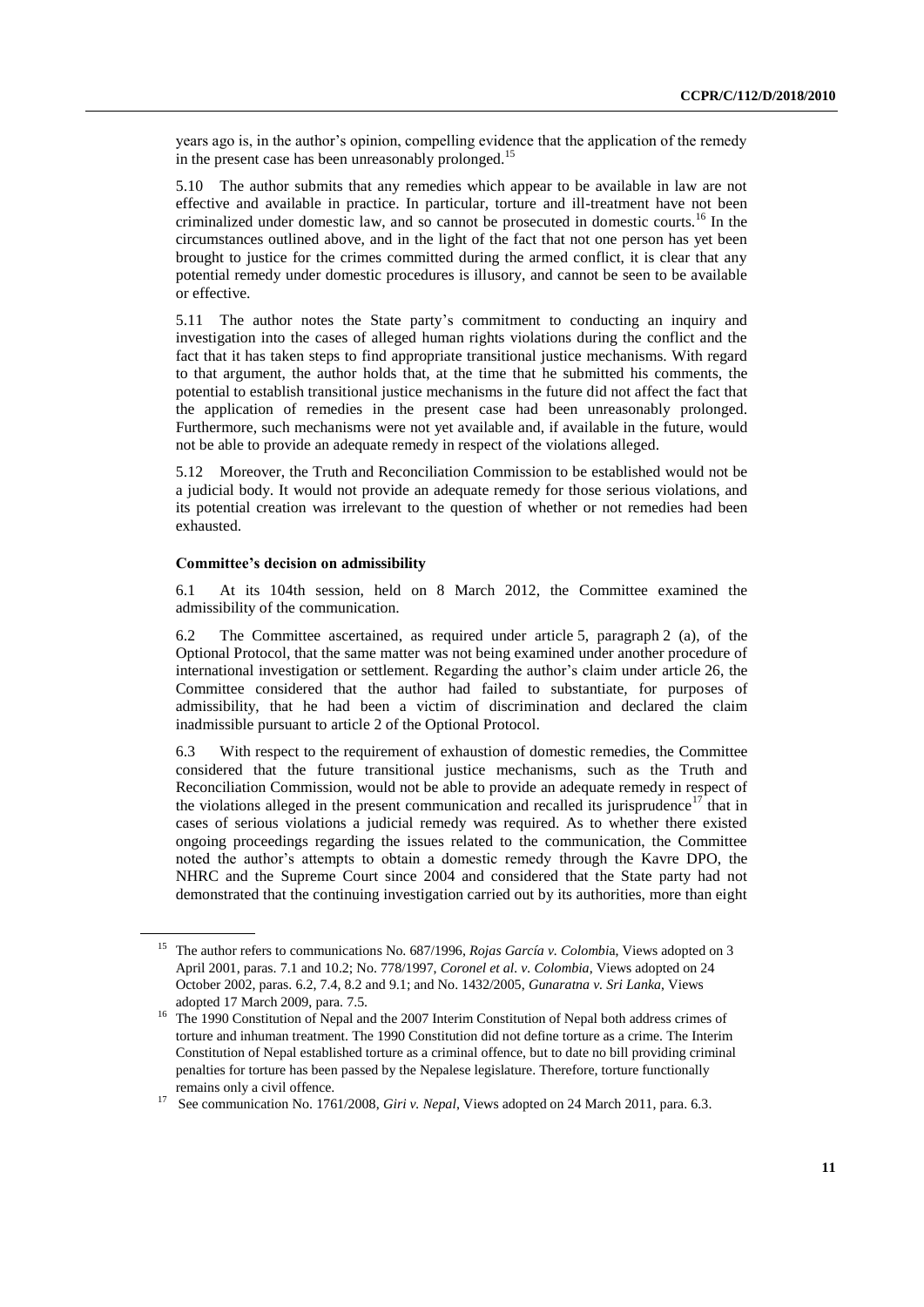years after the killing of the author's daughter, was effective, in light of the serious and grave nature of the alleged violations, and that the delay had been unreasonably prolonged.<sup>18</sup> Accordingly, the Committee concluded that it was not precluded from considering the communication under article 5, paragraph 2 (b), of the Optional Protocol.

6.4 The Committee declared the communication admissible with respect to the claims under articles 6, 7, 9 and 10, all read in conjunction with article 2, paragraph 3, in relation to the author's daughter; as well as with respect to article 7, read in conjunction with article 2, paragraph 3, of the Covenant, with respect to the author.

#### **State party's observations on the merits**

7.1 By note verbale of 19 April 2013, the State party submitted its observations on the merits and reiterated that the author had not exhausted domestic remedies.

7.2 Taking into consideration the recommendation of the NHRC, in February 2010 the State party provided the author with 100,000 rupees as "interim relief" and later another 200,000 rupees, which were collected by him from the Kavre District Administration Office.

7.3 Article 33 (q) and (s) of the Interim Constitution of Nepal 2007 and Section 5.2.5 of the Comprehensive Peace Agreement provided for the establishment of a transitional justice mechanism to address serious violations of human rights and provide justice to the victims of the armed conflict. The process of establishing that mechanism could not be completed owing to the expiry of the term of the Constituent Assembly. However, on 13 March 2013, the President promulgated the Ordinance on Investigation of Disappeared Persons, Truth and Reconciliation Commission (the Ordinance). Given that context, the State party maintains that it would be inappropriate for the Committee to continue considering the present communication and adopt views thereon and requests the Committee to discontinue the communication.

7.4 The objectives of the high-level Commission on Investigation of Disappeared Persons, Truth and Reconciliation are: (a) to investigate gross violations of human rights, including enforced disappearances during the armed conflict, and ascertain the truth about the persons involved in those incidents during the course of the armed conflict; (b) to end the state of impunity by bringing perpetrators involved in serious violations under the ambit of the law; and (c) to create a conducive environment for reconciliation in society and to submit a report containing recommendations on reparation for victims. The Commission's membership, with persons from different parts of the country and social sectors, will ensure its independence, impartiality and competence.

7.5 According to the Ordinance, "serious violations of human rights" means, among other things, the following acts carried out systematically or targeting unarmed persons or the civilian population: murder; abduction and hostage taking; disappearance; physical or mental torture; rape and sexual violence; and any type of inhuman act committed in violation of international human rights or humanitarian law, or other crimes against humanity. The Commission will exercise its jurisdiction over serious human rights violations committed during the armed conflict, from 13 February 1996 to 21 November 2007, by State agents and the Communist Party of Nepal (Maoists). Therefore, the allegations made by the author of the present communication fall under the jurisdiction of the Commission.

<sup>18</sup> Ibid., para. 6.3.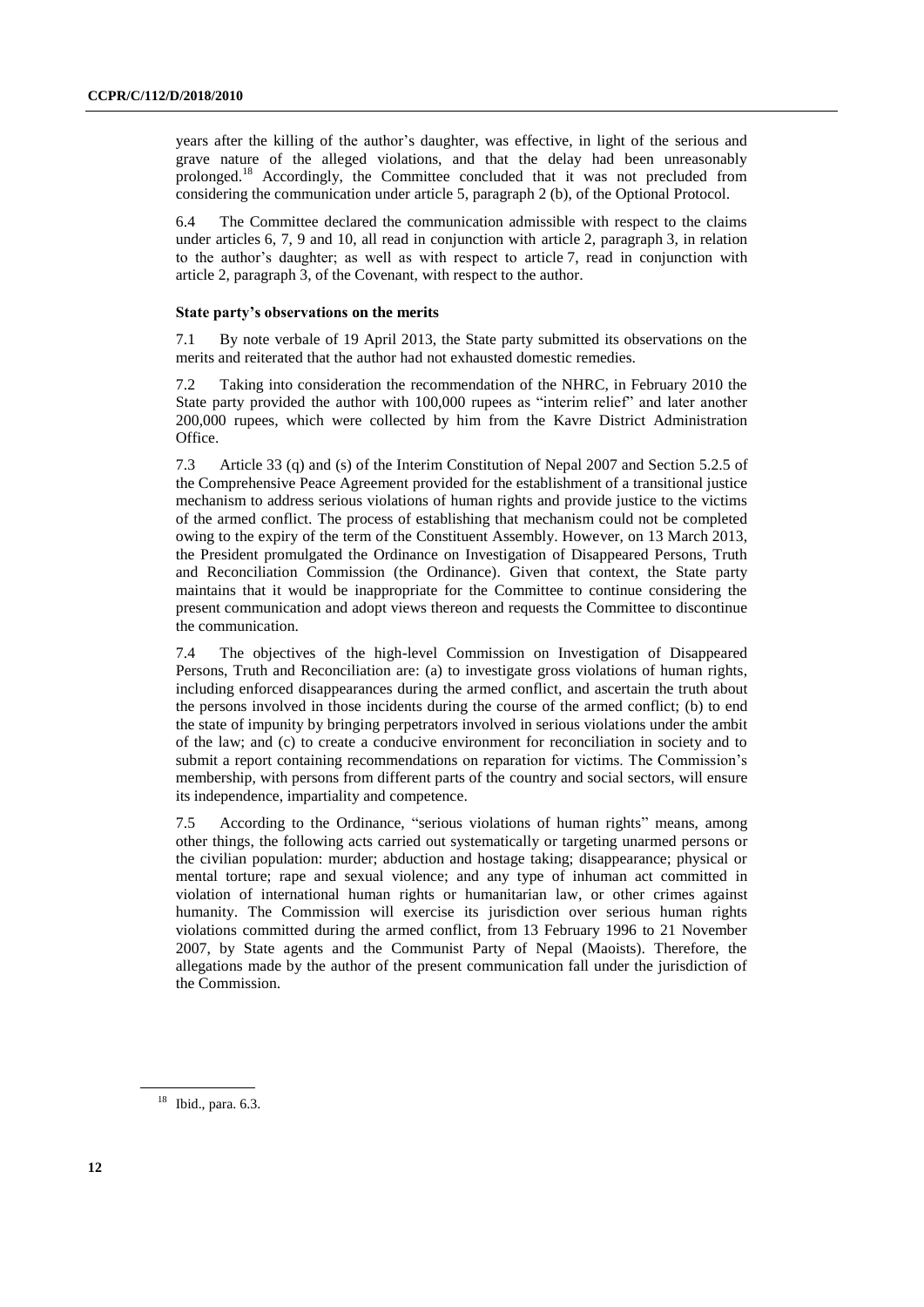#### **Author's comments on the State party's observations**

8.1 On 7 July 2013, the author provided his comments on the State party's observations. He held that those observations do not provide information which would alter the Committee's decision on admissibility.

8.2 The author reiterates his allegations regarding the proceedings held by the court martial and argues that gross violations of human rights must be investigated and prosecuted by the civilian legal system, and that in any event, the court martial fell far short of the standards of an investigation and prosecution required to fulfil the right to an effective remedy under the Covenant.

8.3 At the time he submitted his comments, the Ordinance was on hold, as the Supreme Court had issued an injunction against its implementation on 1 April 2013. However, even if the Ordinance were operational, it should not change the Committee's findings regarding admissibility.

8.4 The five-member Commission provided for under the Ordinance is not a judicial body. It cannot hold perpetrators criminally responsible and impose sentences on them. Nor can it order binding reparation awards to victims. Accordingly, even if established, it cannot provide an adequate remedy.

8.5 In practice, the Ordinance blocks access to judicial remedies for serious violations of human rights, as the process for investigating crimes and initiating prosecutions is not clearly established and the Ordinance allows for abusive delays and impunity. It is also unclear whether the Ordinance allows amnesties for serious violations of human rights.

8.6 The Ordinance does not specify reparation as a right of the victim, or set out the basis on which it should be awarded in a manner that is in line with international human rights law. Its implementation would therefore leave the provision of reparation entirely to the discretion of a non-judicial body, and close access to normal judicial remedies, in violation of the rights of victims to an effective remedy under article 2, paragraph 3, of the Covenant.

8.7 The author rejects the State party's statements about his daughter and the events of 12 February 2004, in particular her characterization as a "terrorist"; that she was carrying a pistol and five rounds of bullets; that she immediately admitted that she was a terrorist and indicated that many terrorists were hiding in the village, when questioned; and that she attempted to run away. In the face of the credible and detailed evidence provided in his communication, and in the absence of documentation, evidence or satisfactory explanations by the State party, the author submits that his allegations have been substantiated.

8.8 The author submits that the Committee should not give weight to the findings of the court martial because of its clear flaws as a fact-finding mechanism. If the findings were accepted, the Committee should take into account the following statement issued after the court martial:

"…security forces took [Subhadra] along in the house shown by her and were interrogating people there when they saw [her] doing suspicious activities after which they tied up her hands with a shawl and a piece of cloth and kept her in the front yard of the house where she untied her hands and pushed the sentry who was nearby and fled after which sentry Corporal K.K. hit her with an INSAS rifle whereby she fell down in the garden and Sergeant I.K.S. opened fire two rounds of bullets on her and soon after that Sergeant S.B.R. shot one round of bullet from a pistol in her temple, and as she had not died even after all that warrant officer 2 D.T.M. made nearby sentry to hit her with a rifle butt and she died after being hit by the rifle butt in her temple and the team under the command of warrant officer 2 returned to Lieutenant S. as per his orders".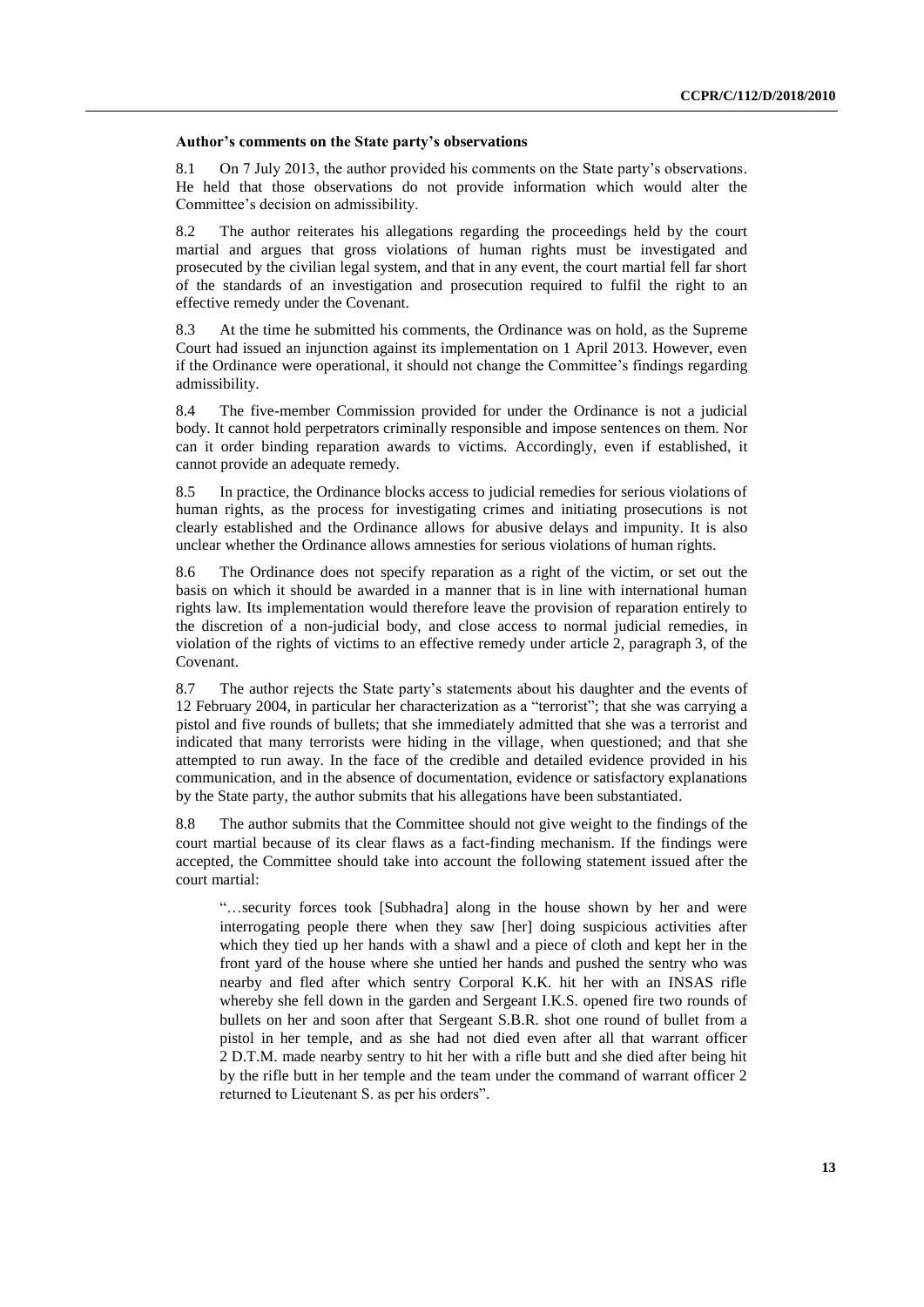Those facts, as described, show an unnecessary and disproportionate use of force that amounts to a violation of article 6 of the Covenant.

8.9 The author received 100,000 rupees as interim relief in 2008 and another 200,000 rupees in 2010. However, despite several requests to the local administration, he has not been provided with the 200,000 rupees which the NHRC recommended that the Government provide to him. In that respect, he claims that interim relief is humanitarian assistance rather than reparation, and does not relieve the State party of its obligation to provide him with an effective remedy.

8.10 Given the developments since the filing of the communication, the author makes two additional requests for relief in his case and requests the Committee to recommend the State party to: (a) ensure the prompt provision to him and to the NHRC of the full records of the military investigation into the events in Pokhari Chauri Village on 12 and 13 February 2004, including the full records of the proceedings of the two courts of inquiry and court martial held to examine the facts, as well as all evidence, including witness statements, tabled before them; and (b) repeal the Ordinance on Investigation of Disappeared Persons, Truth and Reconciliation Commission, and ensure that any replacement legislation is compliant with the State party's obligations to provide an effective remedy under the Covenant.

#### **Further submissions from the parties**

9.1 On 4 July 2014, the author informed the Committee that on 25 April 2014, the State party's Parliament had adopted Act 2071 (2014) creating the Truth and Reconciliation Commission and the Commission on Investigation of Disappeared Persons (the Act).

9.2 The author indicates that the Act is applicable to all cases of "serious violations of human rights" committed during the armed conflict period, and argues that several provisions are incompatible with international human rights standards. Notably, the Act confers on the Commissions the power to recommend amnesties for gross violations of international human rights law or serious violations of international humanitarian law, such as the ones raised in the present communication; the Commissioners lack guarantees of independence and impartiality; and the Act fails to recognize the victims' right to full reparation.<sup>19</sup> Should the Committee find that the Covenant has been violated in the present case, the Committee could recommend that the State party amend the Act, following appropriate consultation with victims, their families, civil society and the NHRC. In particular, the State party should: (a) remove the power to grant amnesty for gross violations of the Covenant; (b) ensure that gross violations of the Covenant are the subject of criminal investigation and that those responsible are brought to justice, including by ensuring that decisions not to prosecute are judicially reviewable; (c) remove the power "to bring reconciliation" between victims and perpetrators without the consent of the victim; (d) guarantee the impartiality and independence of Commissioners; and (e) recognize the

<sup>&</sup>lt;sup>19</sup> The author refers to the Technical Note of the Office of the United Nations High Commissioner for Human Rights (OHCHR): "The Nepal Act on the *Commission on Investigation of Disappeared Persons, Truth and Reconciliation, 2071 (2014)* — as Gazetted 21 May 2014", available from www.ohchr.org/Documents/Countries/NP/OHCHRTechnical\_Note\_Nepal\_CIDP\_TRC\_Act2014.pdf, and the press release entitled "Nepal: Truth-seeking legislation risks further entrenching impunity, alert UN rights experts", issued on 4 July 2014 by the Special Rapporteur on the promotion of truth, justice, reparation and guarantees of non-recurrence, the Working Group on Enforced or Involuntary Disappearances, the Special Rapporteur on extrajudicial, summary or arbitrary executions, the Special Rapporteur on violence against women, its causes and consequences, and the Special Rapporteur on torture and other cruel, inhuman or degrading treatment or punishment, available from www.ohchr.org/en/NewsEvents/Pages/DisplayNews.aspx?NewsID=14824&LangID=E.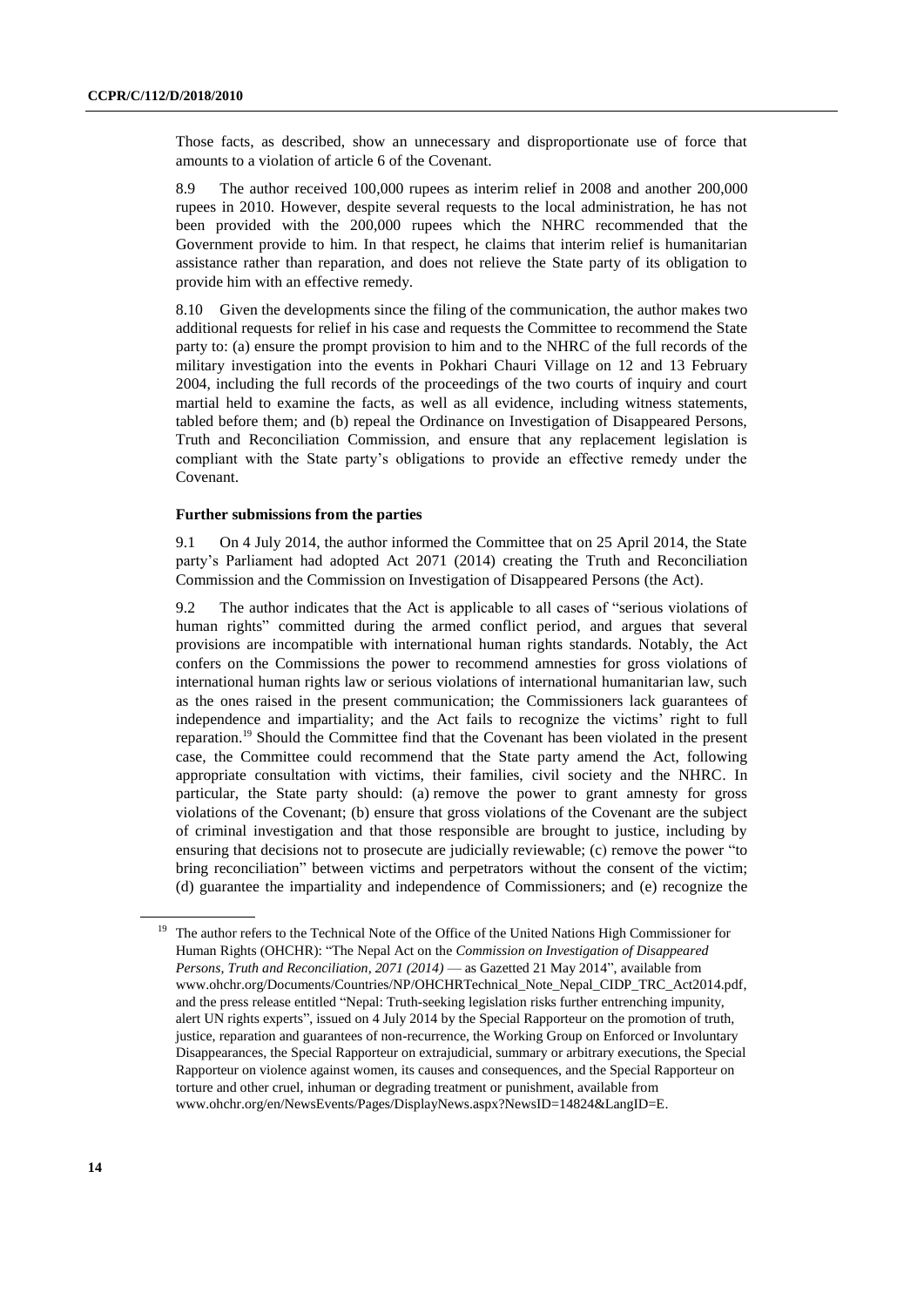right of victims to reparation, which may consist of restitution, compensation, rehabilitation, measures of satisfaction and guarantees of non-recurrence.

10. On 11 August 2014, the State party informed the Committee about the adoption of the Act by its Parliament; reiterated its observations on the merits (see paras. 7.3 and 7.4 above); and maintained that it would be inappropriate for the Committee to continue considering the present communication. It further held that it had established programmes in order to provide rehabilitation and financial and non-financial support to victims of the armed conflict and their families.

#### *Consideration of the merits*

11.1 The Human Rights Committee has considered the present communication in the light of all the information received, in accordance with article 5, paragraph 1, of the Optional Protocol.

11.2 The Committee takes note of the author's allegations that on 12 February 2004, his daughter was arbitrarily executed by members of the RNA, after being illegally arrested in the middle of the night, without an arrest warrant, tortured, severely ill-treated and humiliated by a group of soldiers; that on the following days he lodged a complaint with the Chief District Officer; that on 29 February 2004, he also made an application before the National Human Rights Commission, and on 8 June 2006, he filed a First Information Report for murder with the District Police Office. As the police did not carry out any investigation, he submitted a writ petition to the Supreme Court. He further claims that, despite the recommendation made by the NHCR on 14 June 2005 and the Supreme Court mandamus order of 14 December 2009, to date, no investigation has been carried out into his daughter's killing. The Committee also takes note of the author's allegations that he was not aware of the proceedings carried out by the court martial concerning the events that took place in Pokhari Chauri on 12 and 13 February 2004; that the decision of the court martial of 28 August 2005 was not made public; that the documents and evidence listed in the decision have not been provided to the Kavre DPO or to him; and that the court did not punish the perpetrators of the crimes committed against his daughter. The Committee also takes note of the State party's statement that further investigations regarding the circumstances of the death of the author's daughter are still ongoing; and that the case would fall under the jurisdiction of the Commissions on Investigation of Disappeared Persons and Truth and Reconciliation, established by the Act.

11.3 The Committee recalls that States parties should take measures not only to prevent and punish deprivation of life by criminal acts, but also to prevent arbitrary killing by their own security forces.<sup>20</sup> The Committee also recalls that, under article 2, paragraph 3, of the Covenant, States parties must ensure that all persons have accessible, effective and enforceable remedies in order to claim the rights enshrined in the Covenant. The Committee further recalls its general comment No. 31 (2004) on the nature of the general legal obligation imposed on States parties to the Covenant, particularly the fact that, when investigations reveal violations of certain Covenant rights, States parties must ensure that those responsible are brought to justice. As with failure to investigate, failure to bring to justice perpetrators of such violations could in and of itself give rise to a separate breach of the Covenant. Those obligations arise notably in respect of violations recognized as criminal under either domestic or international law, such as torture and similar cruel, inhuman and degrading treatment, and summary and arbitrary killing (para. 18).

11.4 In the present case, there is no dispute about the fact that the author's daughter was arrested by soldiers of the Royal Nepal Army without an arrest warrant and that she died as

<sup>&</sup>lt;sup>20</sup> See the Committee's general comment No. 6 (1982) on the right to life, para. 3.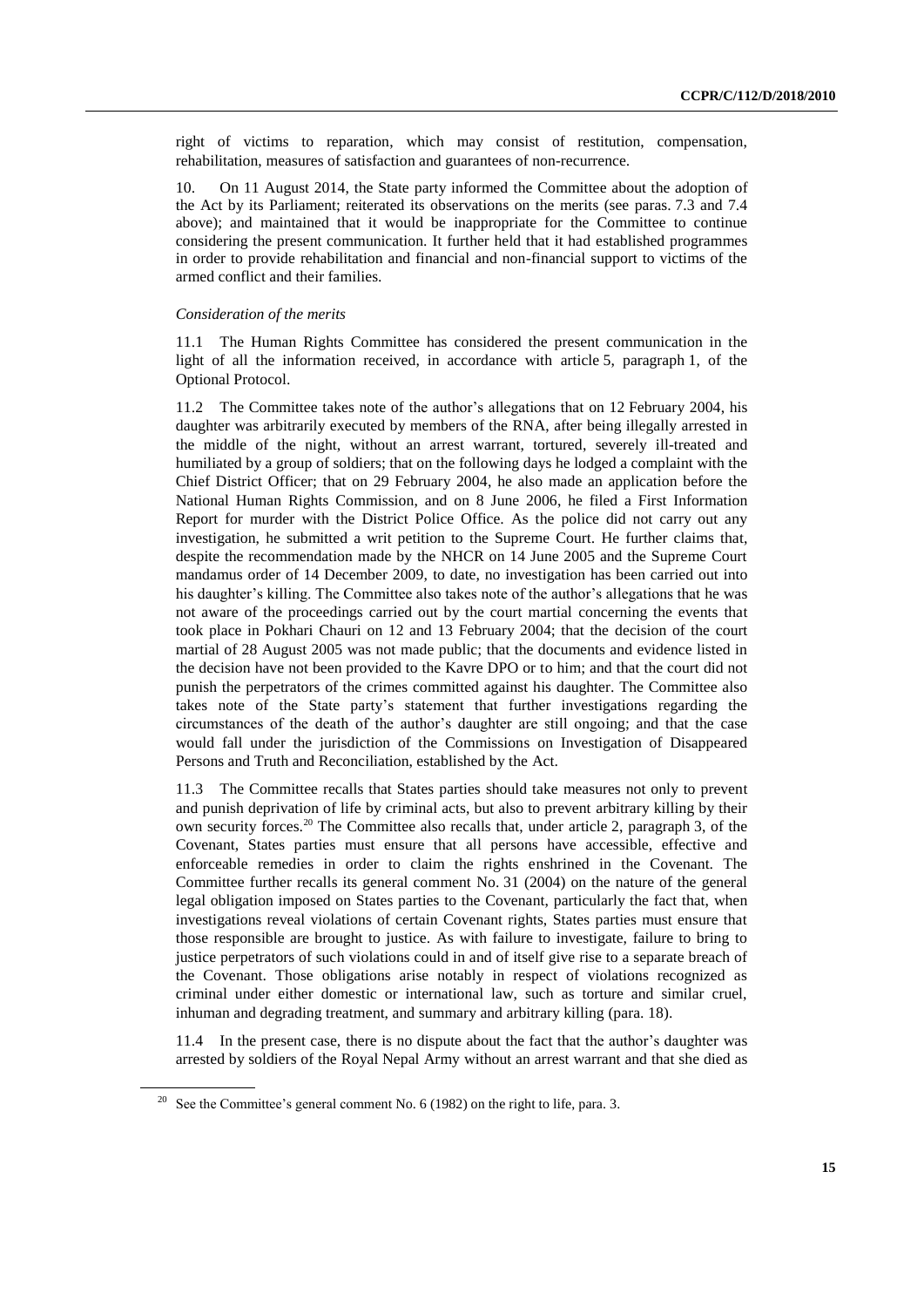a result of the use of firearms by those soldiers, although the parties disagree as to the circumstances of her death. In any case, the Committee considers that the killing of the author's daughter by the Army warranted a speedy and independent investigation. Deprivation of life by State authorities is a matter of utmost gravity; $^{21}$  it requires a prompt and adequate investigation, with all the guarantees set forth in the Covenant, and the appropriate punishment of the perpetrators. The Committee observes that, shortly after the death of his daughter, the author filed a complaint with the Chief District Officer, and on 8 June 2006, he filed a First Information Report for murder with the District Police Office, but to no avail. In June 2005, the NHRC found that his daughter had been unlawfully killed and recommended that the Government identify and take legal action against the perpetrators. Likewise, on 14 December 2009, the Supreme Court issued a mandamus order for a prompt investigation, but no progress was achieved. Despite the author's efforts, more than ten years after his daughter was killed, no investigation has been concluded by the State party in order to elucidate the circumstances surrounding her arrest and death and no perpetrator has been tried and punished. The State party refers to ongoing investigations, but the status of such investigations and the reasons for their delay remain unclear.

11.5 The Committee considers that the State party has failed to conduct a prompt, thorough and effective investigation into the circumstances of the arrest, treatment and killing of the author's daughter. Accordingly, the Committee concludes that the lack of an effective investigation to establish responsibility for the arrest, treatment and killing of the author's daughter amounts to a denial of justice and a violation of her rights, under articles 6, paragraph 1, 7, 9 and 10, all read in conjunction with article 2, paragraph 3, of the Covenant.

11.6 The Committee takes note of the author's allegation that the treatment to which he was subjected by the Royal Nepal Army forces, including being forced to watch the execution of his daughter, the ensuing absence of proper investigation and the impunity of the perpetrators, amount to treatment contrary to article 7, read in conjunction with article 2, paragraph 3, with respect to himself. The Committee observes that all the author's efforts to obtain justice from the authorities led to nothing and that he and his family have only received 100,000 rupees and 200,000 rupees as interim relief in 2008 and 2010, respectively. The Committee considers that the interim relief granted does not constitute an adequate remedy commensurate with the serious violations inflicted. Accordingly, the Committee considers that the experiences that the author was forced to go through, including those resulting from the State party's failure to provide a prompt, thorough and effective investigation, constitute treatment contrary to article 7, read in conjunction with article 2, paragraph 3, of the Covenant.

12. The Human Rights Committee, acting under article 5, paragraph 4, of the Optional Protocol to the International Covenant on Civil and Political Rights, is of the view that the State party violated the rights of the author's daughter under articles 6, paragraph 1, 7, 9 and 10, all read in conjunction with article 2, paragraph 3; as well as the author's rights under article 7, read in conjunction with article 2, paragraph 3, of the Covenant.

13. In accordance with article 2, paragraph 3 (a), of the Covenant, the State party is under an obligation to provide the author with an effective remedy, which includes an effective and complete investigation of the facts, the prosecution and punishment of the perpetrators, full reparation and appropriate measures of satisfaction. The State party is also under an obligation to take steps to prevent similar violations in the future.

<sup>21</sup> See communication No. 1275/2004, *Umetaliev and Tashtanbekova v. Kyrgyzstan*, Views adopted on 30 October 2008, para. 9.5.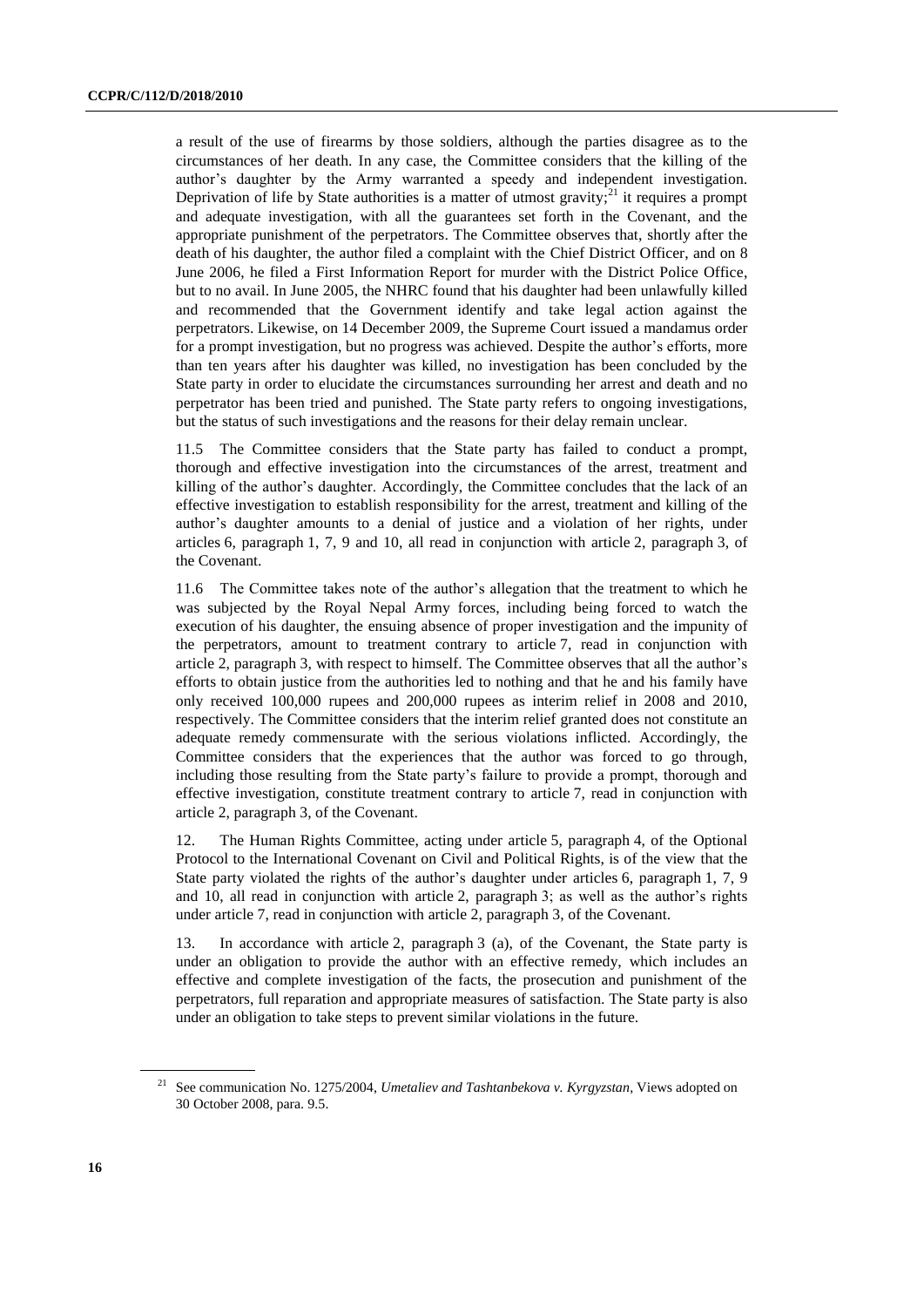14. Bearing in mind that, by becoming a State party to the Optional Protocol, the State party has recognized the competence of the Committee to determine whether there has been a violation of the Covenant or not and that, pursuant to article 2 of the Covenant, the State party has undertaken to ensure to all individuals within its territory or subject to its jurisdiction the rights recognized in the Covenant and to provide an effective and enforceable remedy in case a violation has been established, the Committee wishes to receive from the State party, within 180 days, information about the measures taken to give effect to its Views. The State party is also requested to publish the present Views and to have them translated in the official language of the State party and widely distributed.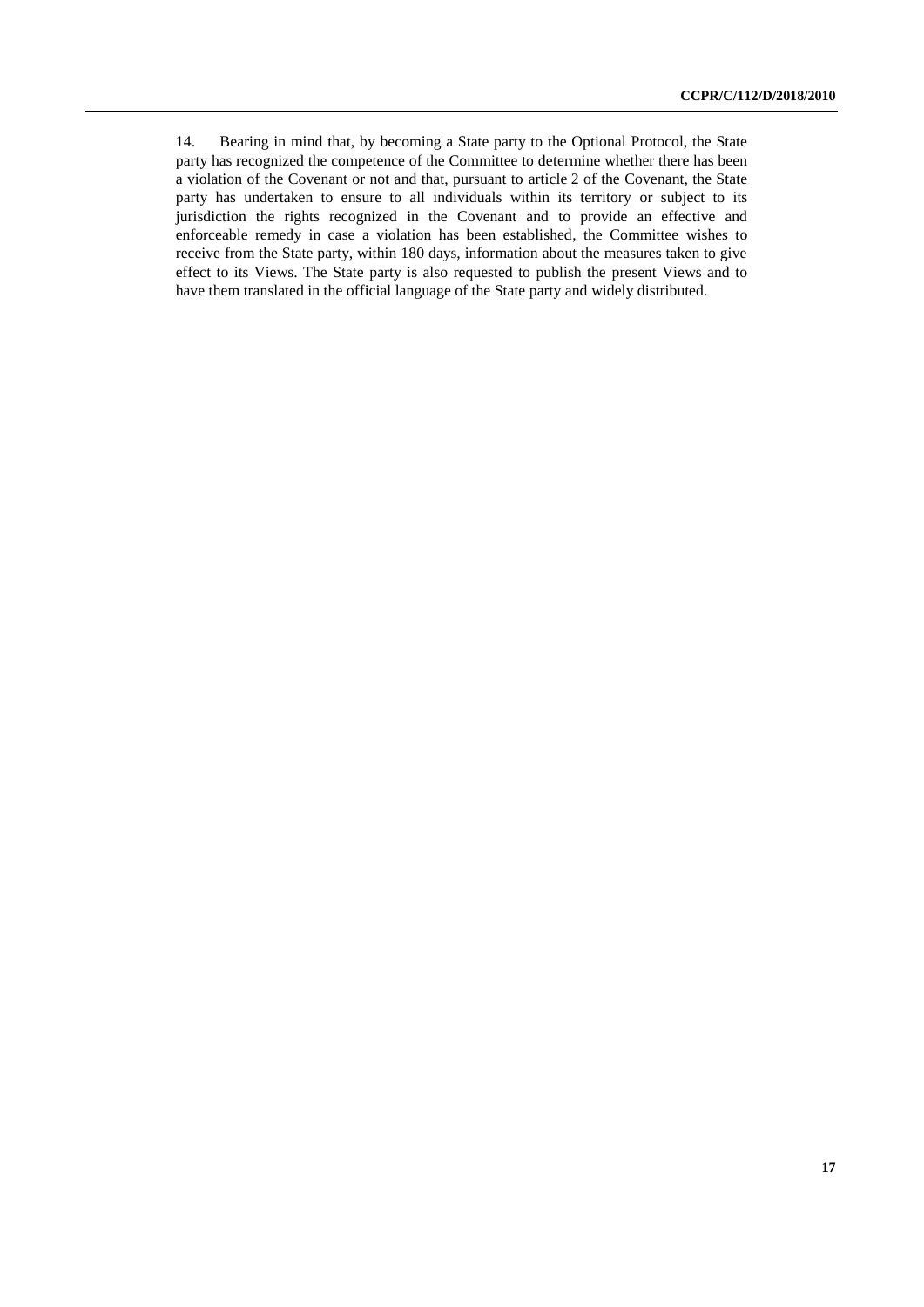## **Appendix**

## **Partly dissenting opinion of Committee members Víctor Manuel Rodríguez-Rescia and Fabián Omar Salvioli**

1. In the case of communication No. 2018/2010, we agree with the decision of the Human Rights Committee to find violations of the rights defined in articles 6, paragraph 1, 7, 9 and 10, all read in conjunction with article 2, paragraph 3, in respect of the author's daughter (Subhadra Chaulagain) and article 7, read in conjunction with article 2, paragraph 3, in respect of the author (Kedar Chaulagain).

2. However, we believe that the Committee should also have found a violation of those same rights independently rather than solely by reason of the lack of an effective investigation (which is unfortunately what the Committee concluded by reading articles 6, 7, 9 and 10 in conjunction with article 2, paragraph 3, of the Covenant). We are of the view that the decision on the admissibility of this case, as adopted by the Committee at its 104th meeting on 8 March 2012, was unnecessarily restrictive and legally flawed. Nor do we see why the Committee decided to analyse the merits of the case separately from the question of its admissibility.

3. In its decision on the merits, the Committee could have correctly applied the Covenant and reached the conclusion that there had been a direct violation of the rights in question. The problem frequently faced by the Committee is more structural in nature and has to do with the incomprehensible — and, we believe, misguided — practice of refraining from applying the principle of *iura novit curia* in the consideration of communications.

4. The Committee should analyse the cases it has before it based on the established facts and, on that basis, should determine which Covenant rights have been violated, regardless of whether that coincides with what has been claimed by the authors of the communication.

5. It leads to unreasonable outcomes if, as in this case, the Committee devotes more attention to the numbers of the articles invoked in the communication than to an examination of the alleged and proven facts and of how the violations have been substantiated. The terrible events described by the author speak for themselves, and the complaint leaves no room for doubt either.<sup>a</sup>

6. Furthermore, the fact that in the present case, the author's daughter was 17 years old when the events occurred means that the Committee could have sought to determine whether there had been a violation of article 24 of the Covenant, which requires States parties to provide special measures of protection for all children and adolescents. The acts committed against the victim by members of the Royal Nepal Army engage the international responsibility of the State in the light of its obligations under article 24. In addition to its responsibility for the reprehensible arrest, torture and extrajudicial killing of Subhadra Chaulagain, the State had a duty to conduct a detailed, thorough investigation into the facts of the case. We therefore believe that there was a separate violation of article 24 of the Covenant and a violation of article 2, paragraph 3, read in conjunction with article 24.

<sup>&</sup>lt;sup>a</sup> See paragraphs 2.1 to 2.21 and 3.1 to 3.8 of the present communication.